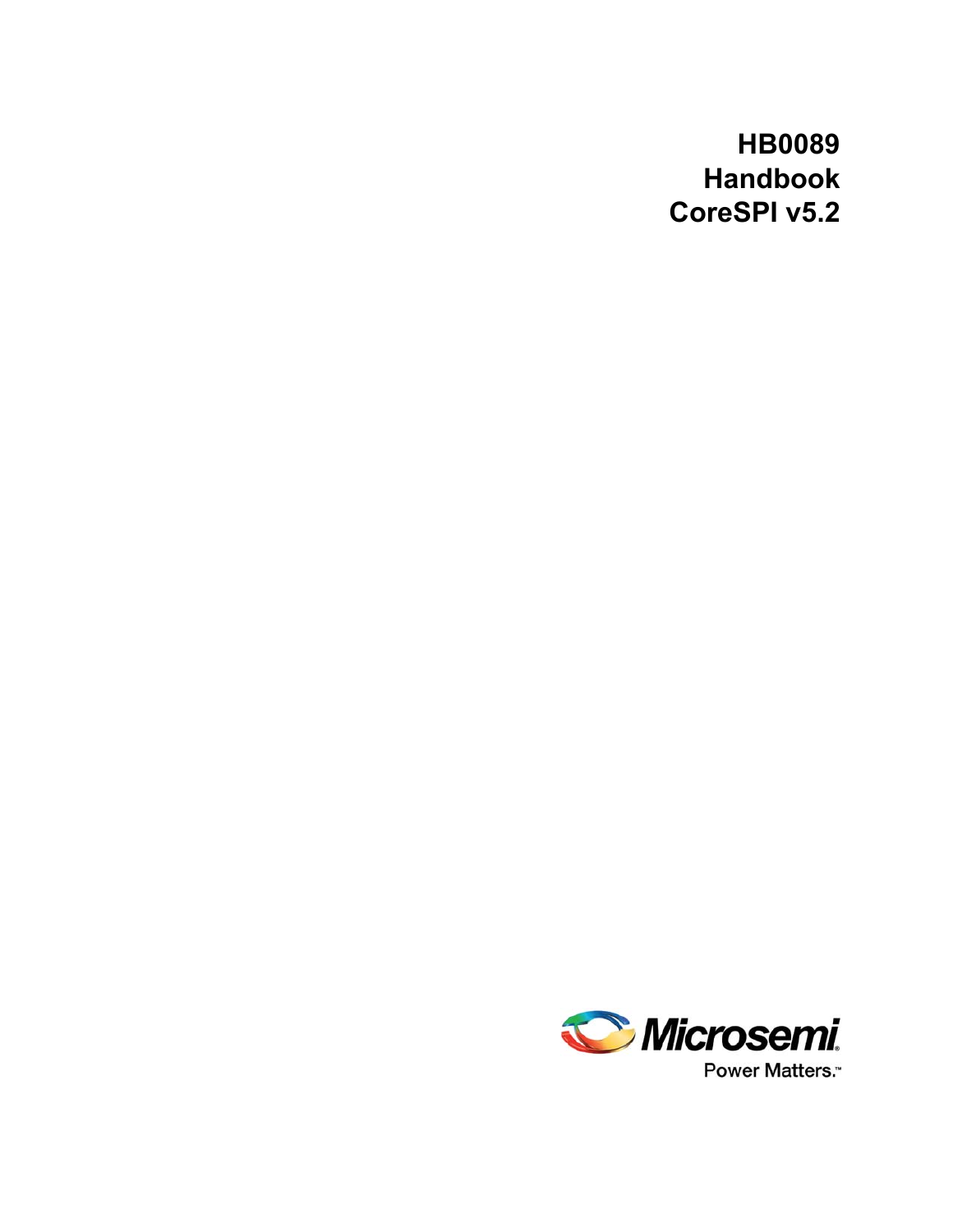

Power Matters.<sup>-</sup>

**Microsemi Corporate Headquarters** One Enterprise, Aliso Viejo, CA 92656 USA Within the USA: +1 (800) 713-4113 Outside the USA: +1 (949) 380-6100 Fax: +1 (949) 215-4996 Email: [sales.support@microsemi.com](mailto:sales.support@microsemi.com) [www.microsemi.com](http://www.microsemi.com)

© 2018 Microsemi Corporation. All rights reserved. Microsemi and the Microsemi logo are trademarks of Microsemi Corporation. All other trademarks and service marks are the property of their respective owners.

Microsemi makes no warranty, representation, or guarantee regarding the information contained herein or the suitability of its products and services for any particular purpose, nor does Microsemi assume any liability whatsoever arising out of the application or use of any product or circuit. The products sold hereunder and any other products sold by Microsemi have been subject to limited testing and should not be used in conjunction with mission-critical equipment or applications. Any performance specifications are believed to be reliable but are not verified, and Buyer must conduct and complete all performance and other testing of the products, alone and together with, or installed in, any end-products. Buyer shall not rely on any data and performance specifications or parameters provided by Microsemi. It is the Buyer's responsibility to independently determine suitability of any products and to test and verify the same. The information provided by Microsemi hereunder is provided "as is, where is" and with all faults, and the entire risk associated with such information is entirely with the Buyer. Microsemi does not grant, explicitly or implicitly, to any party any patent rights, licenses, or any other IP rights, whether with regard to such information itself or anything described by such information. Information provided in this document is proprietary to Microsemi, and Microsemi reserves the right to make any changes to the information in this document or to any products and services at any time without notice.

#### **About Microsemi**

Microsemi Corporation (Nasdaq: MSCC) offers a comprehensive portfolio of semiconductor and system solutions for aerospace & defense, communications, data center and industrial markets. Products include high-performance and radiation-hardened analog mixed-signal integrated circuits, FPGAs, SoCs and ASICs; power management products; timing and synchronization devices and precise time solutions, setting the world's standard for time; voice processing devices; RF solutions; discrete components; enterprise storage and communication solutions, security technologies and scalable anti-tamper products; Ethernet solutions; Power-over-Ethernet ICs and midspans; as well as custom design capabilities and services. Microsemi is headquartered in Aliso Viejo, California, and has approximately 4,800 employees globally. Learn more at www.microsemi.com.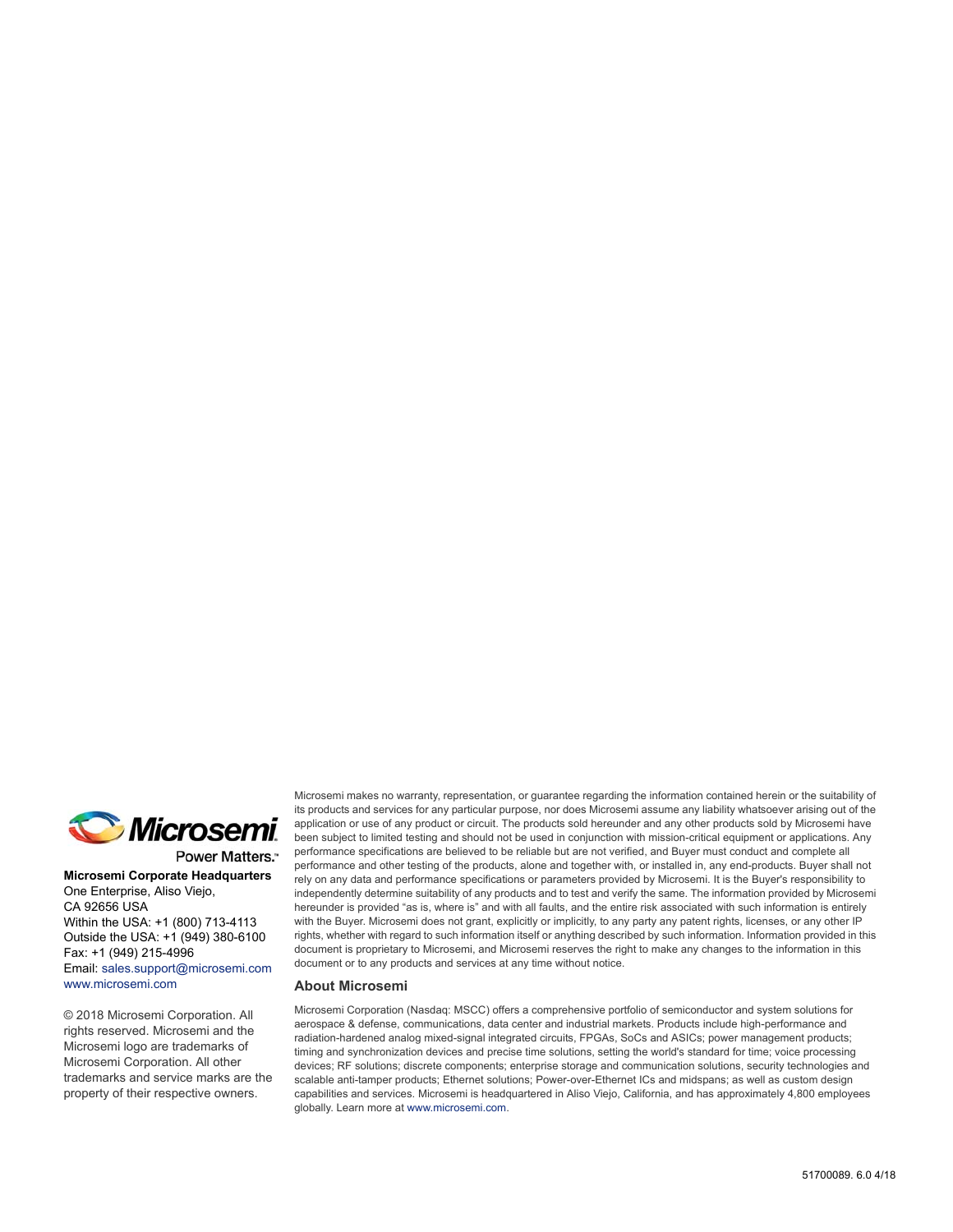

# **Contents**

| 1 | 1.1<br>1.2<br>1.3<br>1.4<br>1.5<br>1.6 |                                                                                                                                          |
|---|----------------------------------------|------------------------------------------------------------------------------------------------------------------------------------------|
| 2 | 2.1<br>2.2<br>2.3<br>2.4<br>2.5        |                                                                                                                                          |
| 3 | 3.1<br>3.2<br>3.3                      | <b>Design Description</b><br>3.3.1<br>3.3.2<br>3.3.3<br>3.3.4<br>3.3.5<br>3.3.6<br>3.3.7<br>3.3.8<br>3.3.9<br>3.3.10<br>3.3.11<br>3.3.12 |
| 4 | 4.1                                    | 4.1.1<br>4.1.2<br>4.1.3<br>4.1.4                                                                                                         |
| 5 | 5.1<br>5.2<br>5.3<br>5.4<br>5.5<br>5.6 | 5.1.1<br>5.4.1                                                                                                                           |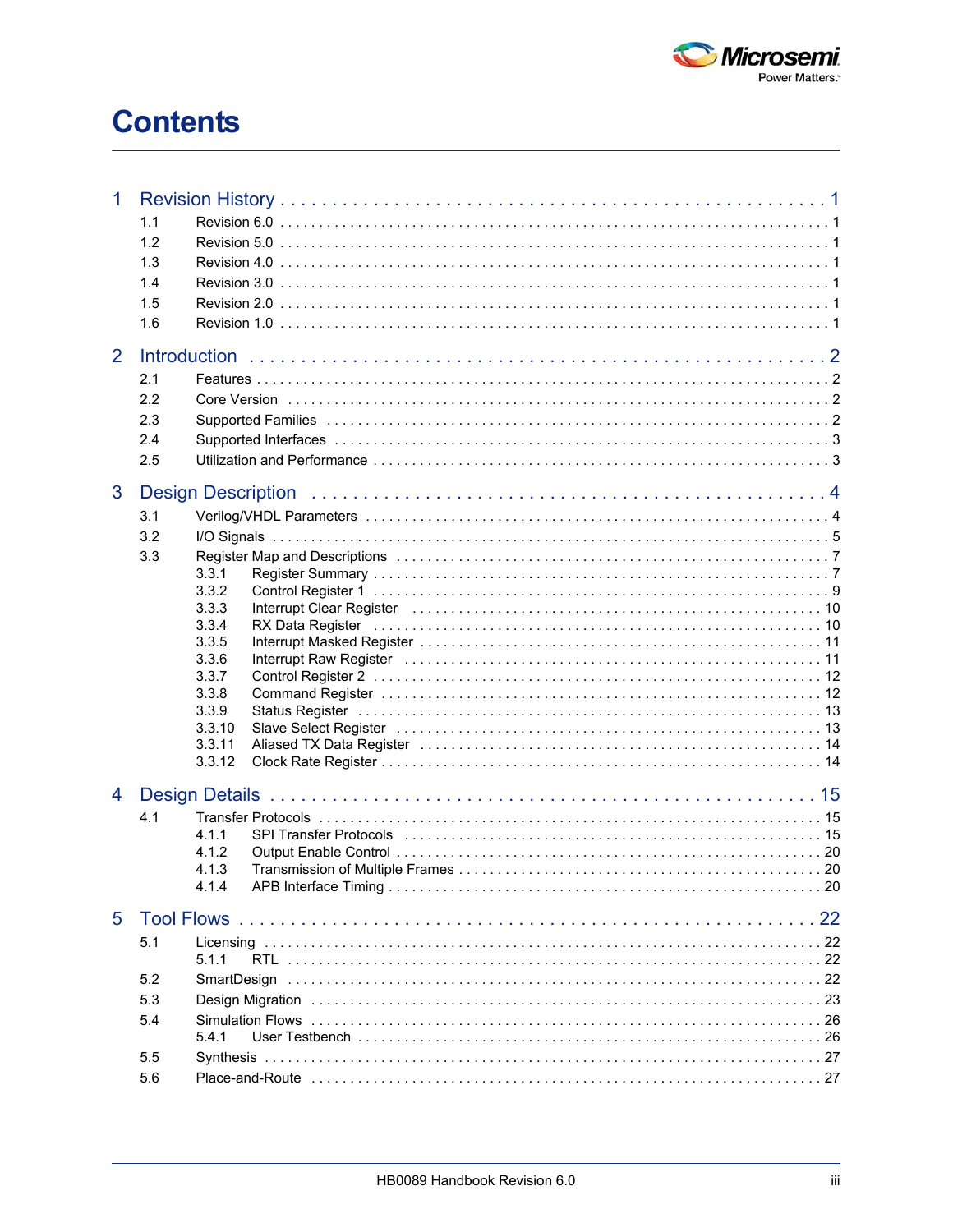

|--|--|--|--|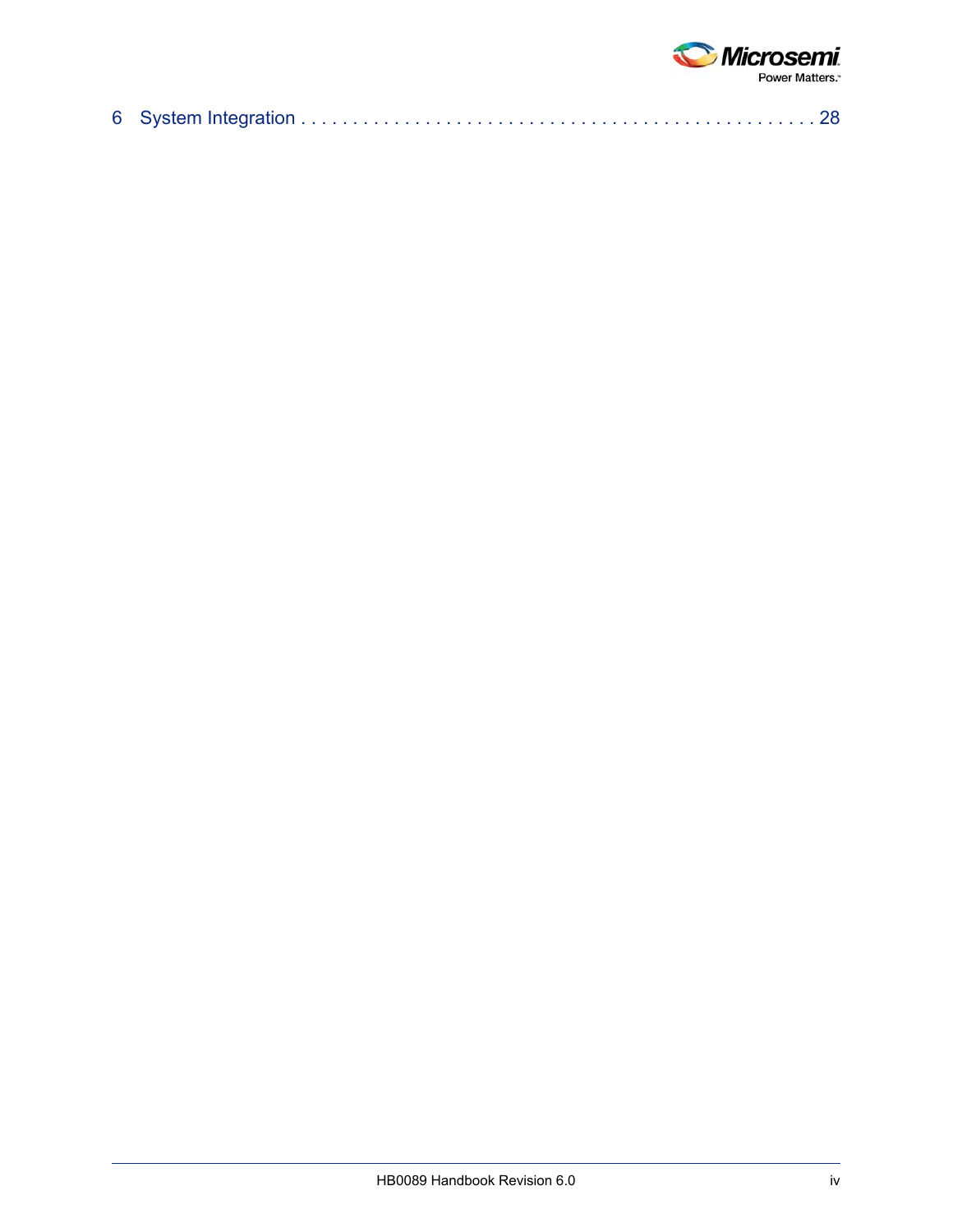

# **Figures**

| Figure 1  |                                                                                                                                        |  |
|-----------|----------------------------------------------------------------------------------------------------------------------------------------|--|
| Figure 2  |                                                                                                                                        |  |
| Figure 3  |                                                                                                                                        |  |
| Figure 4  |                                                                                                                                        |  |
| Figure 5  |                                                                                                                                        |  |
| Figure 6  |                                                                                                                                        |  |
| Figure 7  |                                                                                                                                        |  |
| Figure 8  |                                                                                                                                        |  |
| Figure 9  |                                                                                                                                        |  |
| Figure 10 |                                                                                                                                        |  |
| Figure 11 |                                                                                                                                        |  |
| Figure 12 | Continues Transfer in TI Synchronous SPI Mode National Continues Transfer in TI Synchronous SPI Mode National Continues Transfer in 19 |  |
| Figure 13 |                                                                                                                                        |  |
| Figure 14 |                                                                                                                                        |  |
| Figure 15 | APB Data Read Cycle (and according contract of the contract of the contract of the contract of the contract of                         |  |
| Figure 16 |                                                                                                                                        |  |
| Figure 17 |                                                                                                                                        |  |
| Figure 18 |                                                                                                                                        |  |
| Figure 19 |                                                                                                                                        |  |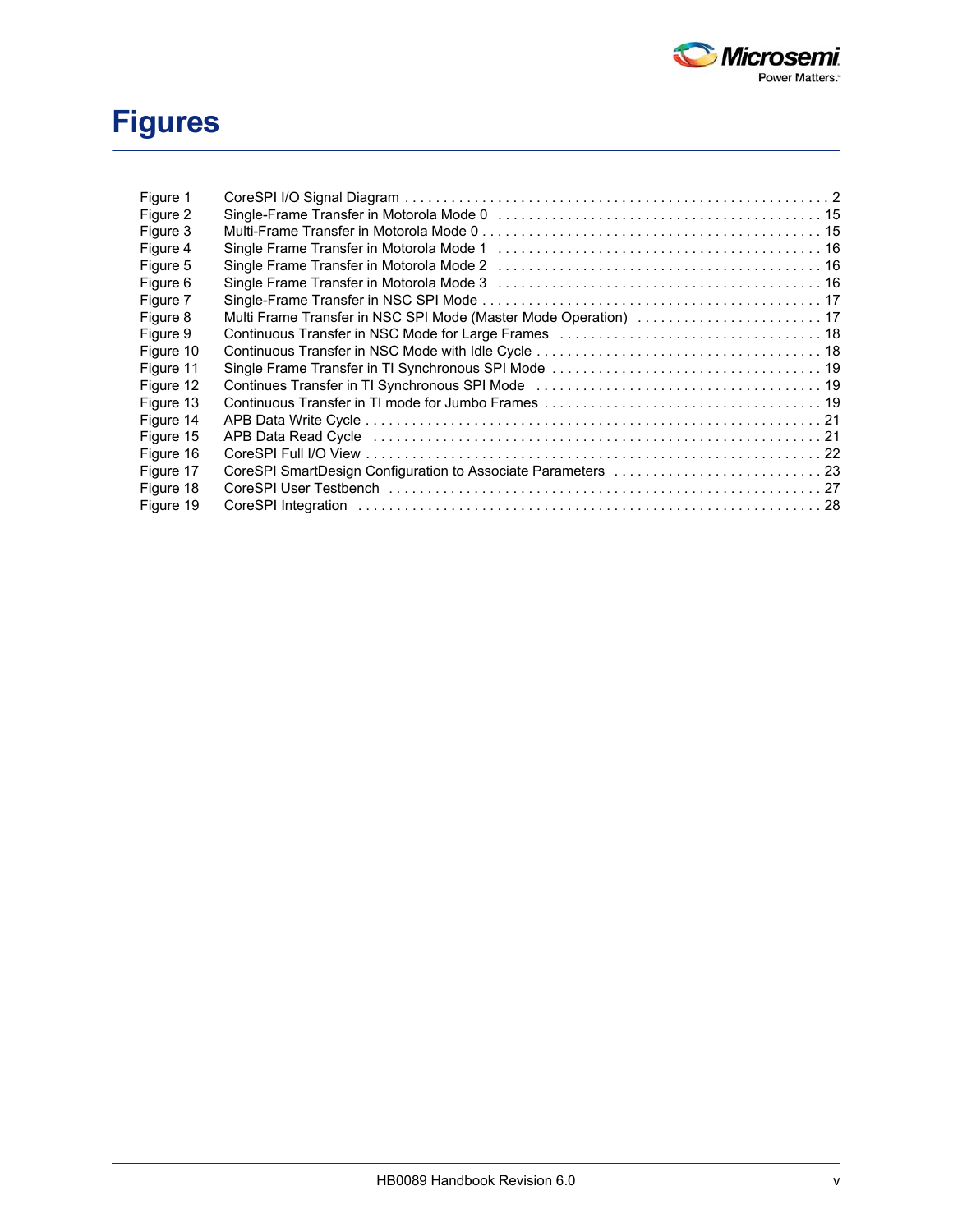

# **Tables**

| Table 1  |                                                                                                                                                                                                                                |
|----------|--------------------------------------------------------------------------------------------------------------------------------------------------------------------------------------------------------------------------------|
| Table 2  |                                                                                                                                                                                                                                |
| Table 3  |                                                                                                                                                                                                                                |
| Table 4  |                                                                                                                                                                                                                                |
| Table 5  |                                                                                                                                                                                                                                |
| Table 6  |                                                                                                                                                                                                                                |
| Table 7  |                                                                                                                                                                                                                                |
| Table 8  | Interrupt Clear Register is a contract to contact the contract of the contract of the contract of the contract o                                                                                                               |
| Table 9  |                                                                                                                                                                                                                                |
| Table 10 |                                                                                                                                                                                                                                |
| Table 11 |                                                                                                                                                                                                                                |
| Table 12 | Interrupt Masked Register is a contract to contact the contract of the contract of the contract of the contract of the contract of the contract of the contract of the contract of the contract of the contract of the contrac |
| Table 13 |                                                                                                                                                                                                                                |
| Table 14 |                                                                                                                                                                                                                                |
| Table 15 |                                                                                                                                                                                                                                |
| Table 16 |                                                                                                                                                                                                                                |
| Table 17 |                                                                                                                                                                                                                                |
| Table 18 |                                                                                                                                                                                                                                |
| Table 19 |                                                                                                                                                                                                                                |
| Table 20 |                                                                                                                                                                                                                                |
| Table 21 |                                                                                                                                                                                                                                |
| Table 22 |                                                                                                                                                                                                                                |
| Table 23 |                                                                                                                                                                                                                                |
| Table 24 |                                                                                                                                                                                                                                |
| Table 25 |                                                                                                                                                                                                                                |
| Table 26 |                                                                                                                                                                                                                                |
| Table 27 |                                                                                                                                                                                                                                |
| Table 28 |                                                                                                                                                                                                                                |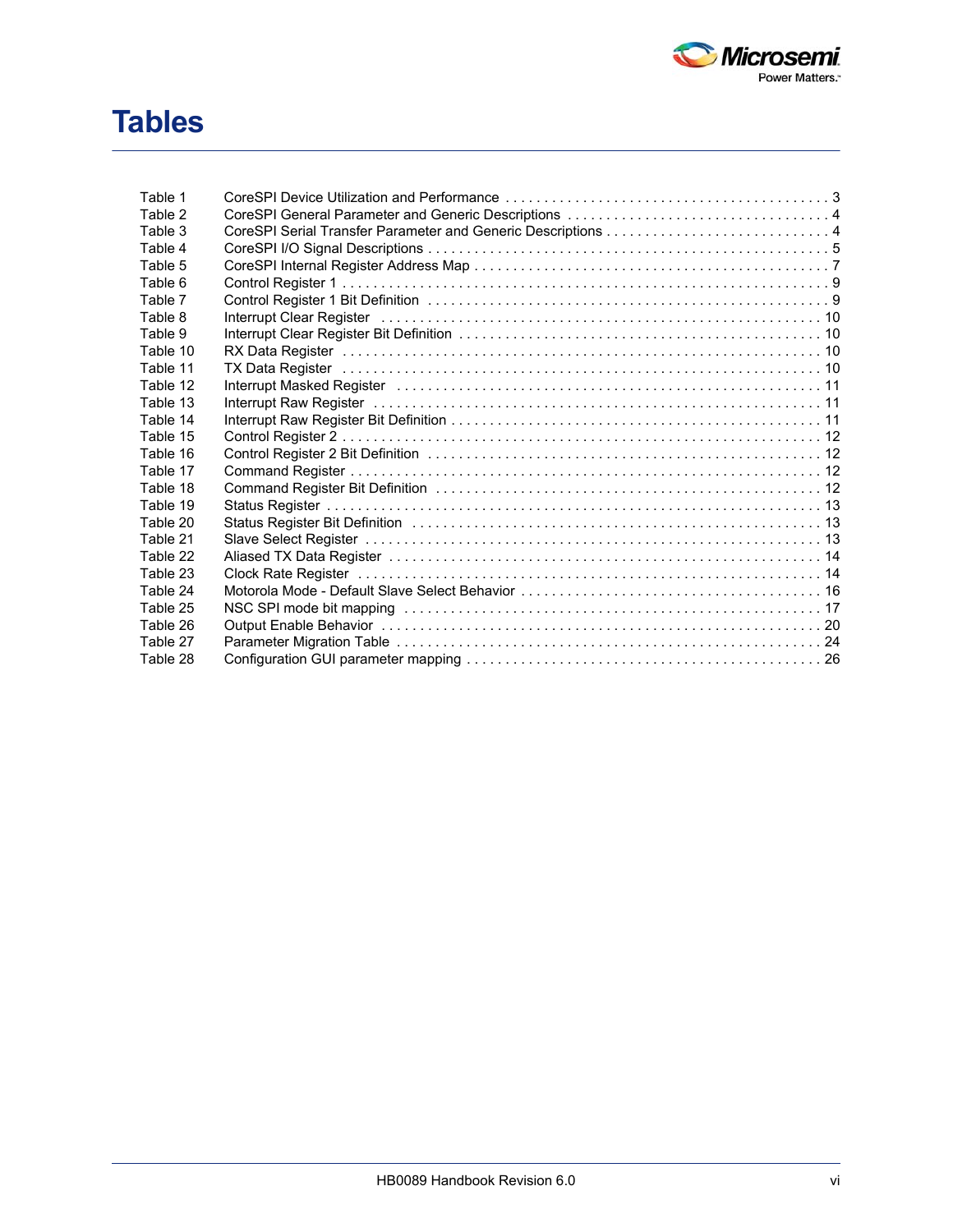

# <span id="page-6-0"></span>**1 Revision History**

The revision history describes the changes that were implemented in the document. The changes are listed by revision, starting with the most current publication.

### <span id="page-6-1"></span>**1.1 Revision 6.0**

The following is a summary of the changes in revision 5.0 of this document.

- Updated Core version to v5.2
- Updated Register Map and Description section with new register CLK\_DIV.

### <span id="page-6-2"></span>**1.2 Revision 5.0**

The following is a summary of the changes in revision 5.0 of this document.

- Updated Core version to v5.1
- Updated reset value of registers in [Table 5, page 7.](#page-12-3)

### <span id="page-6-3"></span>**1.3 Revision 4.0**

Updated Table 1, page 3 with the RTG4 device information.

# <span id="page-6-4"></span>**1.4 Revision 3.0**

The following is a summary of the changes in revision 3.0 of this document.

- Updated Core version to v5.0. Support for RTG4 devices added to the supported families section. Updated resource Utilization data.
- Updated [Table 2, page 4](#page-9-4) and added [Table 3, page 4,](#page-9-5) detailing the descriptions of the generics/parameters used to configure the SPI transfer.
- Renamed RXAVAIL interrupt source to DATA\_RX in [Table 9, page 10,](#page-15-6) [Table 14, page 11,](#page-16-5) and [Table 16, page 12](#page-17-6).
- Updated [Table 14, page 11](#page-16-5) to reflect new CoreSPI configurator GUI in v5.0.

### <span id="page-6-5"></span>**1.5 Revision 2.0**

The following is a summary of the changes in revision 2.0 of this document.

- The Core Version was updated to v4.2. Supports for the SmartFusion2 and IGLOO2 devices were added to the supported families section.
- Fields modified within Interrupt Raw and Interrupt Clear Registers.
- Updated [Tool Flows, page 22](#page-27-5) section.

### <span id="page-6-6"></span>**1.6 Revision 1.0**

Revision 1.0 was the first publication of this document.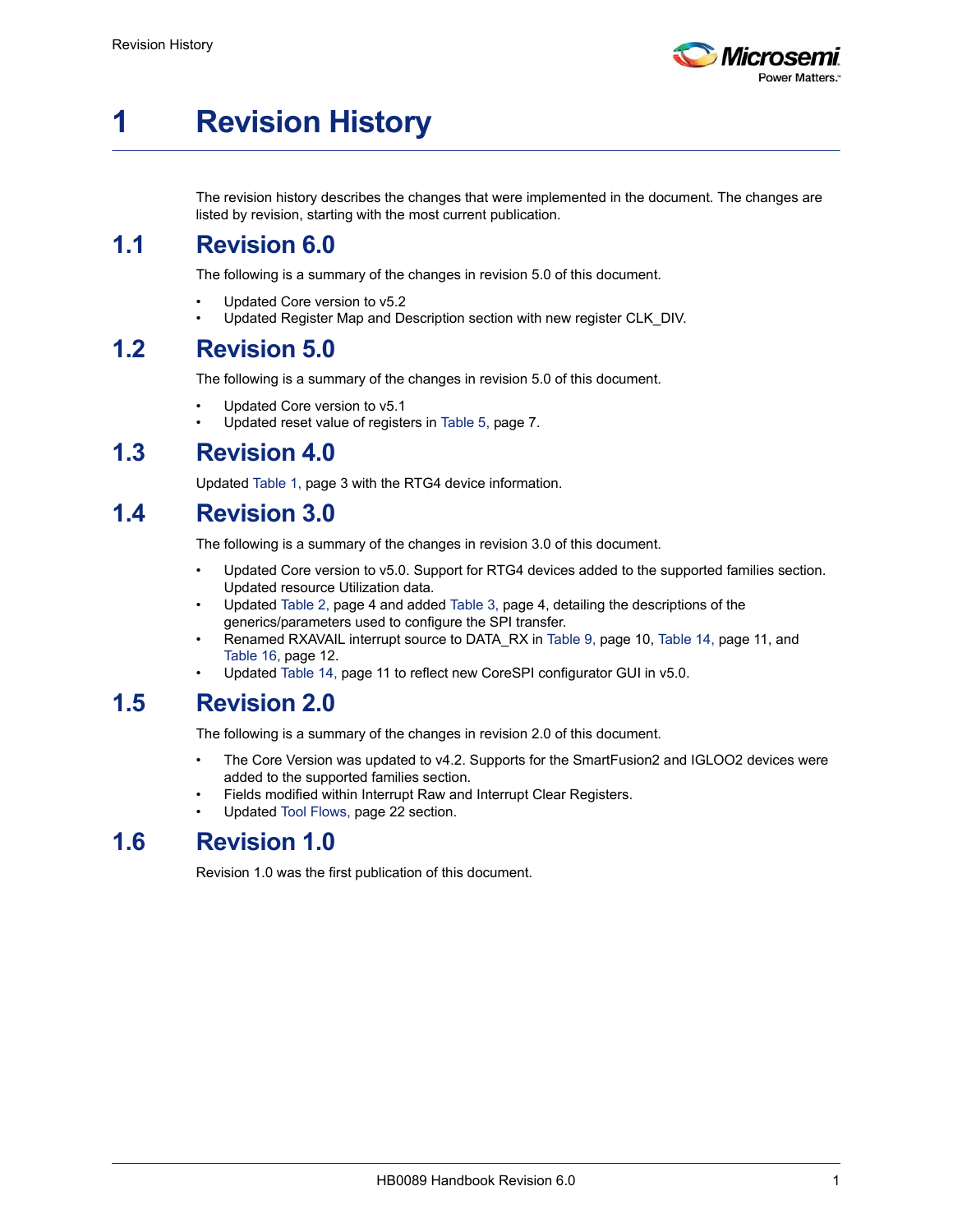

# <span id="page-7-0"></span>**2 Introduction**

CoreSPI is a controller core designed for synchronous serial communication using a Motorola, TI, or NSC serial peripheral interface (SPI). The core is parameterized to allow user specification of the operating mode, FIFO depth, and frame width. Operation is fully synchronous and operates on the system clock as well as the external SPI clock for slave mode.

<span id="page-7-5"></span>CoreSPI consists of an advanced peripheral bus (APB) interface designed to connect to an APB bus. Its registers, including transmit and receive FIFOs can be accessed by an APB master.

#### <span id="page-7-4"></span>*Figure 1 •* **CoreSPI I/O Signal Diagram**



### <span id="page-7-1"></span>**2.1 Features**

Following are the key features of CoreSPI:

- SPI clock rate configurable
	- From PCLK/512 to PCLK/2 in steps of 2
	- Maximum data rate of PCLK/2 in Master mode and PCLK/8 in Slave mode.
- SPI protocol configurable
	- Master and slave operation
	- Supports up to eight slaves
	- Motorola SPI support
	- TI SPI support
	- NSC SPI support
	- Slave select behavior configurable during Idle cycles
	- Supports broadcast operation
	- Configurable frame size (4 to 32 bits)
- FIFO
	- Width set to frame size for optimal core size
	- Depth configurable through the parameter
- Interrupt generation
	- Receive/transmit data interrupts
	- FIFO overflow and under run
	- Command transmitted interrupt
- APB3 compliant

### <span id="page-7-2"></span>**2.2 Core Version**

This handbook provides information on CoreSPI version 5.2.

### <span id="page-7-3"></span>**2.3 Supported Families**

CoreSPI version 5.2 is a generic core and supports all the device families.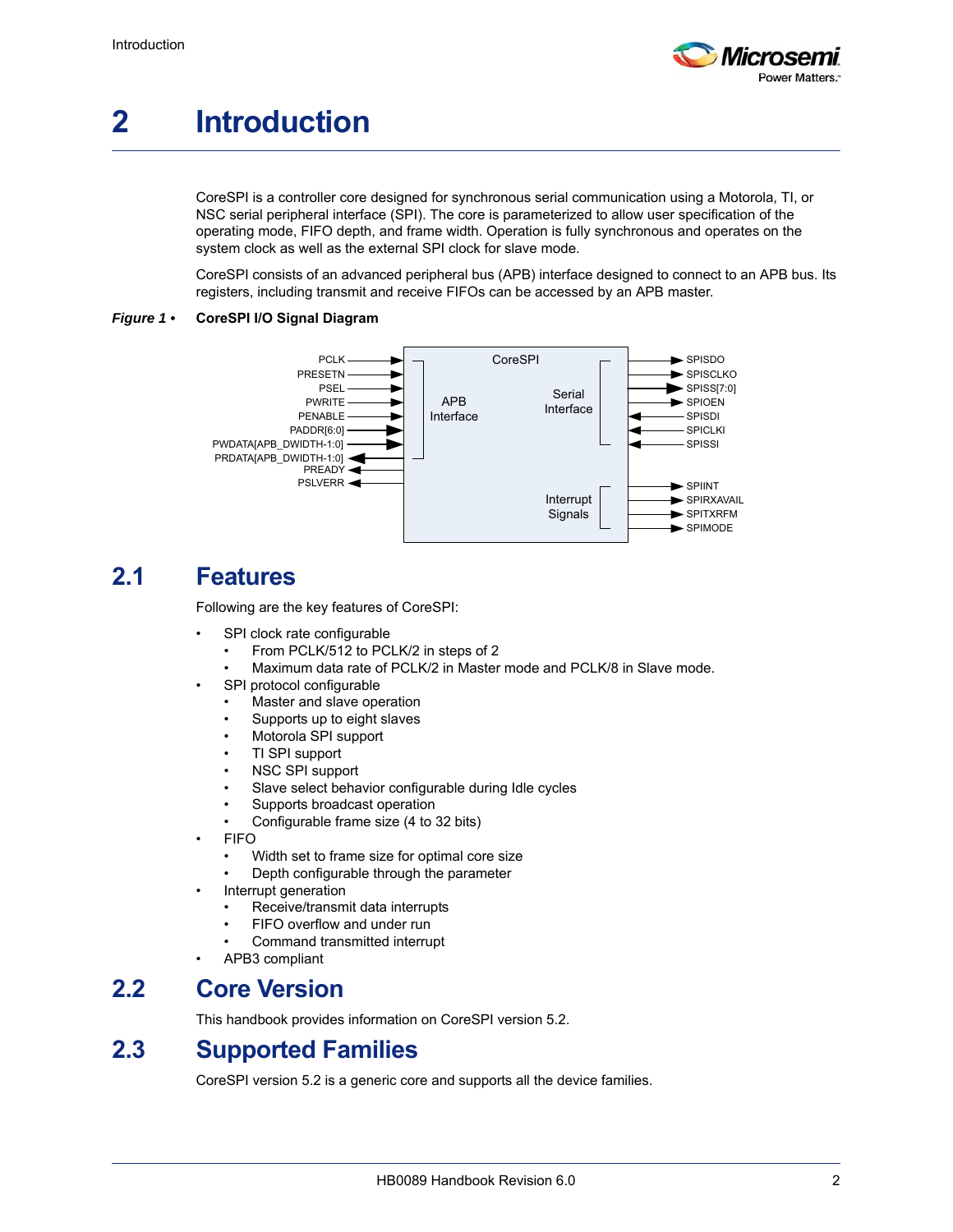

# <span id="page-8-0"></span>**2.4 Supported Interfaces**

CoreSPI is available with the following interfaces:

- APB slave interface
- Interrupt request interface
- Serial (SPI) interface

These interfaces are further described in [I/O Signals, page 5](#page-10-2).

### <span id="page-8-1"></span>**2.5 Utilization and Performance**

Utilization and performance data is listed in [Table 1,](#page-8-2) for several Microsemi device families. The data listed in this table is indicative only. The overall device utilization and performance of the core is system dependent.

|                                     |                         | <b>Utilization</b> |                          |       |       |                                  |
|-------------------------------------|-------------------------|--------------------|--------------------------|-------|-------|----------------------------------|
| <b>Family</b>                       | <b>Device</b>           |                    | Sequential Combinatorial | Total | %     | <b>Performance</b><br>PCLK (MHz) |
| Fusion                              | AFS600                  | 226                | 542                      | 768   | 5.56  | 81                               |
| <b>SmartFusion</b>                  | A2F500M3G               | 226                | 542                      | 768   | 6.67  | 81                               |
| ProASIC3 / E                        | A3P600 / A3PE600        | 226                | 542                      | 768   | 5.56  | 81                               |
| ProASIC3L                           | A3P600L                 | 226                | 545                      | 771   | 5.58  | 68                               |
| IGLOO / e                           | AGL600V2 /<br>AGLE600V2 | 227                | 549                      | 776   | 5.61  | 34                               |
| IGLOO+                              | AGLP125V2               | 227                | 549                      | 776   | 24.87 | 34                               |
| Axcelerator                         | AX500                   | 234                | 337                      | 571   | 7.08  | 100                              |
| RTAX-S                              | <b>RTAX1000S</b>        | 234                | 343                      | 577   | 3.18  | 127                              |
| SmartFusion2/<br>IGLOO <sub>2</sub> | M2S050 / M2GL050        | 258                | 404                      | 662   | 0.59  | 160                              |
| RTG4                                | RT4G150                 | 258                | 421                      | 679   | 0.22  | 73                               |
| PolarFire                           | MPF300T ES              | 210                | 347                      | 557   | 0.09  | 182                              |

#### <span id="page-8-2"></span>*Table 1 •* **CoreSPI Device Utilization and Performance**

**Note:** Data in this table was achieved using the Verilog RTL with typical synthesis and layout settings. Frequency (in MHz) was set to 100 and speed grade was standard. Top-level parameters/generics were set as follows: APB\_DWIDTH = 8, CFG\_FRAME\_SIZE = 4, CFG\_FIFO\_DEPTH = 4, CFG\_CLK = 7, CFG\_MODE = 0, CFG\_MOT\_MODE = 0, CFG\_MOT\_SSEL = 0, CFG\_TI\_NSC\_CUSTOM = 0, CFG\_TI\_NSC\_FRC = 0, CFG\_TI\_JMB\_FRAMES = 0, CFG\_NSC\_OPERATION =  $0$ .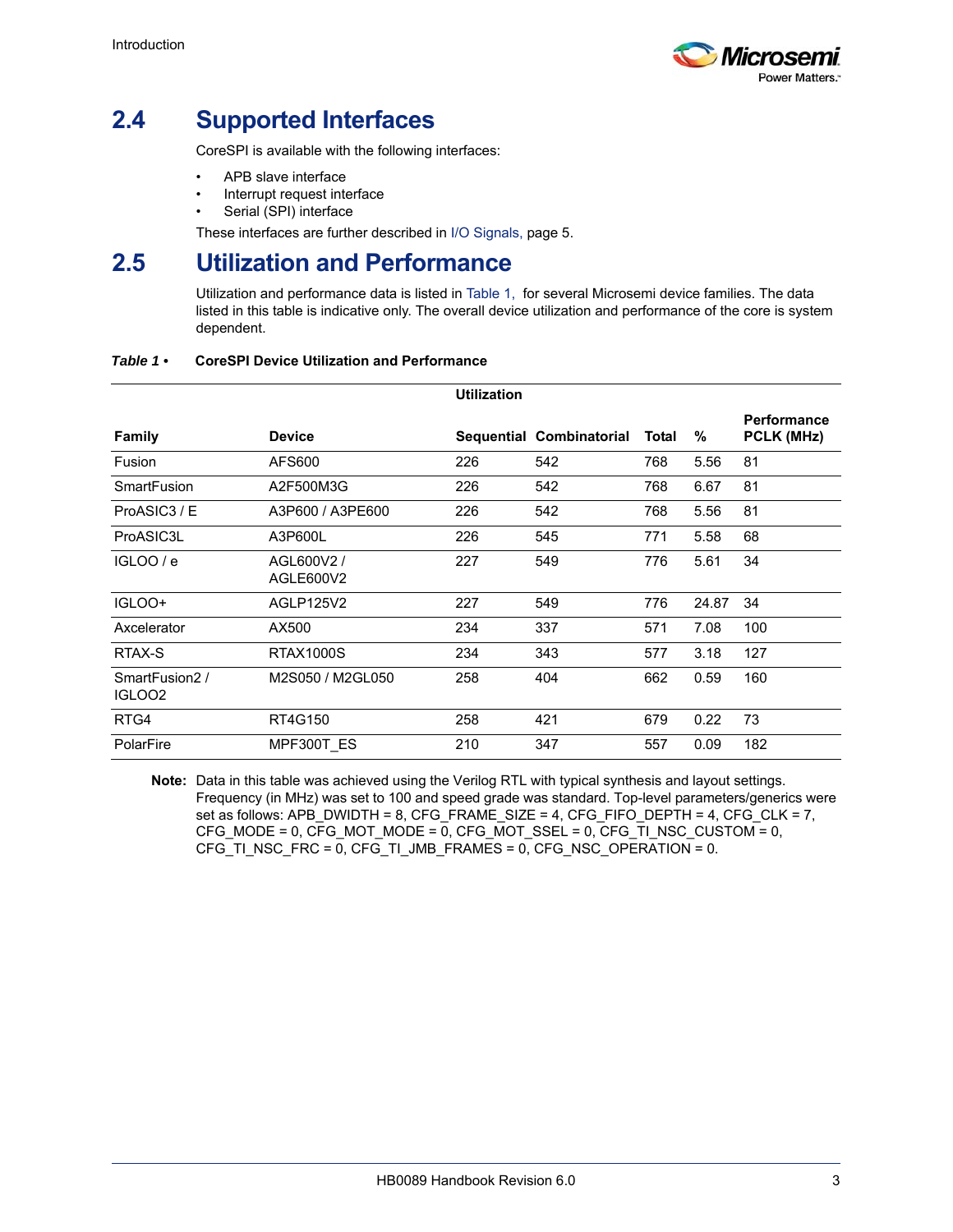# <span id="page-9-0"></span>**3 Design Description**

## <span id="page-9-1"></span>**3.1 Verilog/VHDL Parameters**

<span id="page-9-6"></span><span id="page-9-4"></span>CoreSPI has parameters (Verilog) or generics (VHDL) for configuring the RTL code, described in [Table 2,](#page-9-2)  [page 4](#page-9-2) and [Table 3, page 4.](#page-9-3) All parameters and generics are integer types. The parameters listed in the following table are used to configure the general features of CoreSPI.

| <b>Parameter Name</b> | <b>Valid Range</b> | <b>Default</b> | <b>Description</b>                                                                                                                                                      |
|-----------------------|--------------------|----------------|-------------------------------------------------------------------------------------------------------------------------------------------------------------------------|
| APB DWIDTH            | 8, 16, 32          | 8              | APB data width can be 8, 16, or 32 bits.<br>Operation in NSC mode is only possible with an APB<br>data width of 32.                                                     |
| CFG FRAME SIZE        | 4 to 32            | 4              | SPI frame size, in bits.<br>For Motorola and TI modes, this is the actual required<br>frame size but for NSC mode this is set to $9 +$ the<br>required data frame size. |
| CFG FIFO DEPTH        | 1 to 32            | 4              | Number of frames that can be stored in the FIFO at any<br>given time (both TX and RX FIFOs)                                                                             |
| CFG CLK               | 0 to 255           |                | Clock rate parameter, which determines the generated<br>SPI master clock by:<br>$SPICLK = PCLK/(2*(CFG CLK+1))$                                                         |

<span id="page-9-2"></span>*Table 2 •* **CoreSPI General Parameter and Generic Descriptions**

<span id="page-9-5"></span>The parameters listed in the following table are used to configure the SPI serial transfer variant that CoreSPI communicates in.

<span id="page-9-3"></span>

| Table $3 \cdot$ | CoreSPI Serial Transfer Parameter and Generic Descriptions <sup>1</sup> |  |
|-----------------|-------------------------------------------------------------------------|--|
|                 |                                                                         |  |

| <b>Parameter Name</b> |         |          | <b>Valid Range Default Dependencies</b> | <b>Description</b>                                                                                                                                                                                                                                                       |
|-----------------------|---------|----------|-----------------------------------------|--------------------------------------------------------------------------------------------------------------------------------------------------------------------------------------------------------------------------------------------------------------------------|
| CFG_MODE              | $0 - 2$ | 0        | N/A                                     | Determines operating mode:<br>0: Motorola mode<br>$1:$ TI mode<br>2: NSC mode                                                                                                                                                                                            |
| CFG_MOT_MODE          | $0 - 3$ | $\Omega$ | $CFG MODE = 0$                          | Motorola mode selection:<br>$0:$ Mode $0$<br>1: Mode $1$<br>$2:$ Mode $2$<br>$3:$ Mode $3$                                                                                                                                                                               |
| CFG_MOT_SSEL          | $0 - 1$ | 0        | $CFG MODE = 0$                          | Slave select active between back to<br>back transfers in Motorola mode.<br>0: Slave select behavior varies<br>depending on the Motorola mode<br>selected. Refer to Table 27, page 24<br>for more details<br>1: Active – Remains active between<br>back to back transfers |
| CFG_TI_NSC_CUSTOM 0-1 |         | 0        | CFG MODE = $1$ or $2$                   | Enable custom transfer configuration<br>in TI/NSC mode.<br>0: Normal transfer<br>1: Custom transfer                                                                                                                                                                      |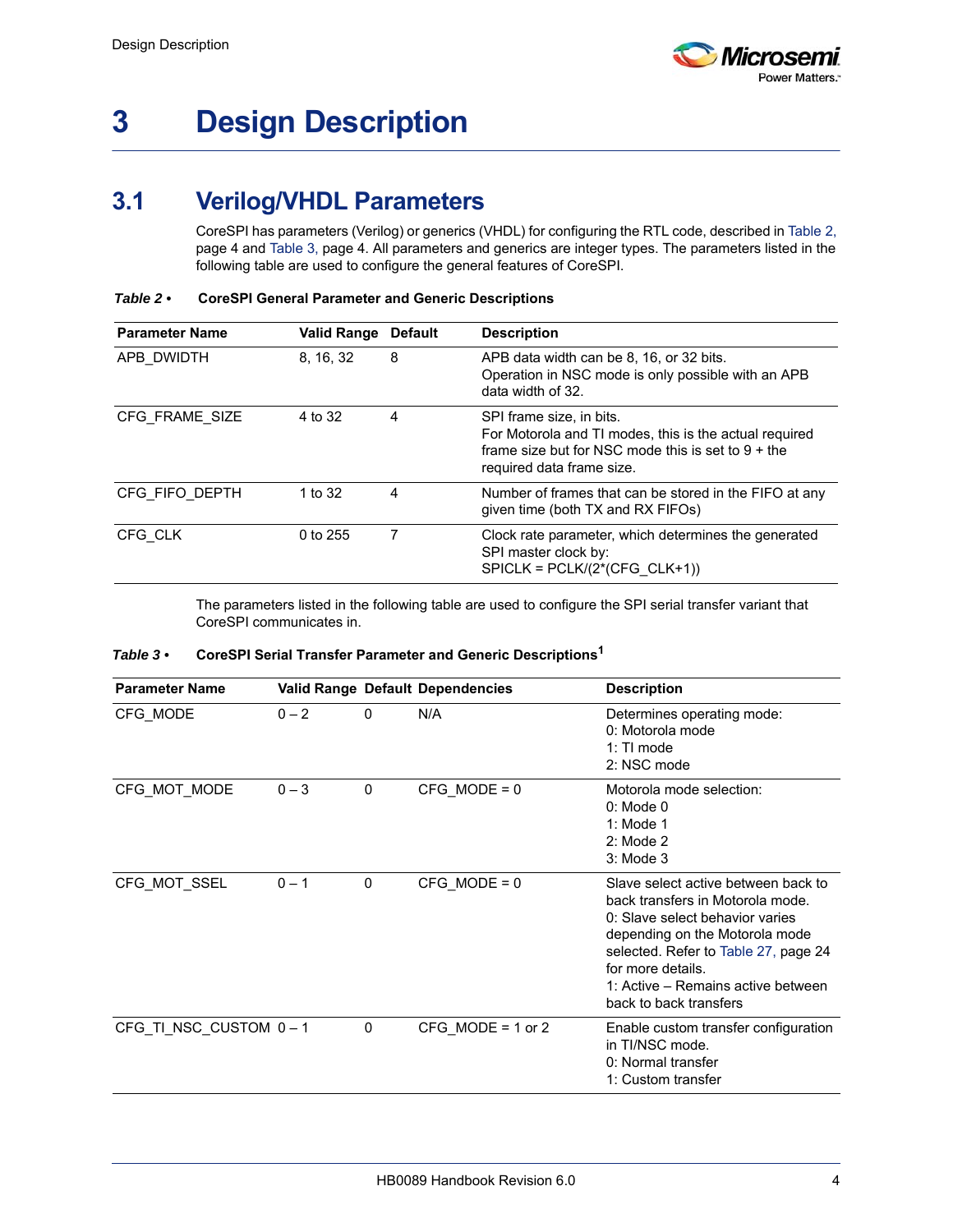

| <b>Parameter Name</b> |         |          | <b>Valid Range Default Dependencies</b> | <b>Description</b>                                                                                                                                                                                                                                                     |
|-----------------------|---------|----------|-----------------------------------------|------------------------------------------------------------------------------------------------------------------------------------------------------------------------------------------------------------------------------------------------------------------------|
| CFG TI NSC FRC        | $0 - 1$ | 0        | CFG MODE = $1$ or $2$                   | Free running clock in TI/NSC mode.<br>CFG TI NSC CUSTOM = $1$ 0: Clock in-active between transfers<br>1: Clock remains active                                                                                                                                          |
| CFG_TI_JMB_FRAMES 0-1 |         | 0        | $CFG MODE = 1$<br>CFG TI NSC CUSTOM = 1 | Concatenate frames in a TI mode<br>back-to-back transfer<br>0: Standard TI transfers<br>1: Jumbo frame transfers                                                                                                                                                       |
| CFG NSC OPERATION 0-2 |         | $\Omega$ | $CFG MODE = 2$<br>CFG TI NSC CUSTOM = 1 | NSC specific transfer settings<br>0: Standard NSC transfers<br>1: Idle cycles inserted between<br>frames in back-to-back transfers<br>2: Large response frames. Response<br>frames stored in the TX FIFO are<br>concatenated to form a single large<br>response frame. |

### *Table 3 •* **CoreSPI Serial Transfer Parameter and Generic Descriptions1** *(continued)*

1. Refer to [Table 28, page 26](#page-31-3) to determine how these parameters are configured in the CoreSPI configuration GUI.

### <span id="page-10-0"></span>**3.2 I/O Signals**

<span id="page-10-2"></span>The port signals for the CoreSPI macro are shown in [Figure 1, page 2](#page-7-5) and listed in the following table.

| <b>Port Name</b>       | <b>Type</b> | <b>Description</b>                                                                                                                                                                                                                                            |  |  |
|------------------------|-------------|---------------------------------------------------------------------------------------------------------------------------------------------------------------------------------------------------------------------------------------------------------------|--|--|
| <b>APB Interface</b>   |             |                                                                                                                                                                                                                                                               |  |  |
| <b>PCLK</b>            | Input       | APB system clock; Reference clock for all internal logics                                                                                                                                                                                                     |  |  |
| <b>PRESETN</b>         | Input       | APB active low asynchronous reset.                                                                                                                                                                                                                            |  |  |
| PADDR[6:0]             | Input       | APB address bus; address internal registers.                                                                                                                                                                                                                  |  |  |
| <b>PSEL</b>            | Input       | APB slave select; select signal to registers for APB reads and writes.                                                                                                                                                                                        |  |  |
| <b>PENABLE</b>         | Input       | APB strobe. This signal indicates the second cycle of an APB transfer.                                                                                                                                                                                        |  |  |
| <b>PWRITE</b>          | Input       | APB write or read. If high, a write occurs when an APB transfer takes<br>place. If low, a read takes place.                                                                                                                                                   |  |  |
| PWDATA[APB_DWIDTH-1:0] | Input       | APB write data                                                                                                                                                                                                                                                |  |  |
| PRDATA[APB_DWIDTH-1:0] | Output      | APB read data                                                                                                                                                                                                                                                 |  |  |
| PRFADY                 | Output      | APB ready.<br>Used to insert wait states. Not used in CoreSPI but part of APB3<br>interface. Tied high (always ready).                                                                                                                                        |  |  |
| <b>PSLVERR</b>         | Output      | APB Error.<br>Not used in CoreSPI but part of APB3 interface. Tied Low.                                                                                                                                                                                       |  |  |
| <b>Interrupts</b>      |             |                                                                                                                                                                                                                                                               |  |  |
| <b>SPIINT</b>          | Output      | Interrupt pending: This active high output signal is the interrupt output<br>signal from CoreSPI. It can be programmed to become active on<br>certain events, informing the CPU that such an event has occurred.<br>The CPU can then take appropriate action. |  |  |

#### <span id="page-10-1"></span>*Table 4 •* **CoreSPI I/O Signal Descriptions1**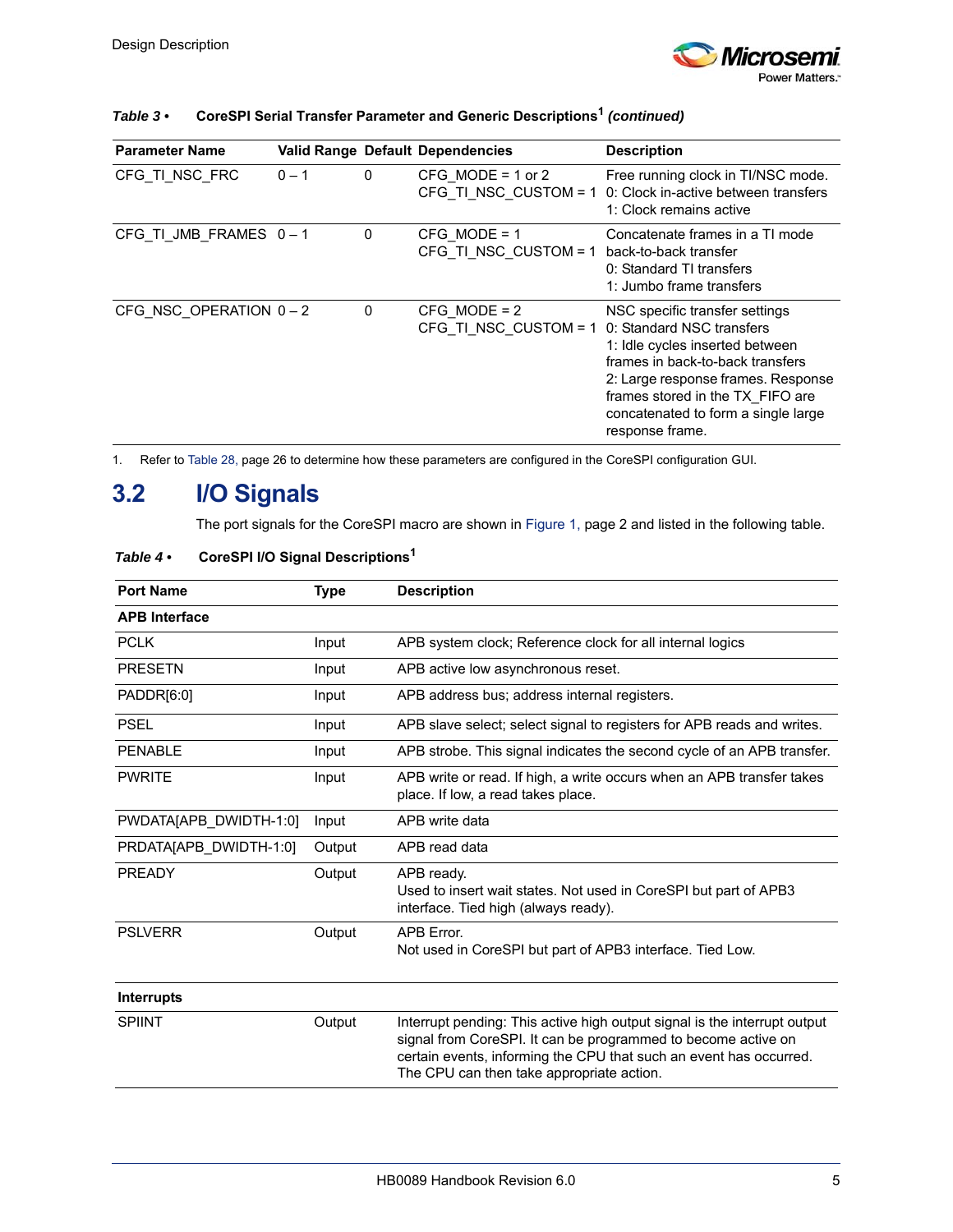

| <b>Port Name</b>          | <b>Type</b> | <b>Description</b>                                                                                                                                                                                                                                          |
|---------------------------|-------------|-------------------------------------------------------------------------------------------------------------------------------------------------------------------------------------------------------------------------------------------------------------|
| <b>SPIRXAVAIL</b>         | Output      | Indicates receive data is available to be read.<br>This signal is normally used for DMA transfer control but there is a<br>corresponding maskable interrupt available through the SPIINT signal<br>for software detection of the condition.                 |
| <b>SPITXRFM</b><br>Output |             | Indicates that transmit FIFO is not full – ready for more data.<br>This signal is normally used for DMA transfer control but there is a<br>corresponding maskable interrupt available through the SPIINT signal<br>for software detection of the condition. |
| Serial (SPI) Interface    |             |                                                                                                                                                                                                                                                             |
| <b>SPISSI</b>             | Input       | Slave select in: Used to address CoreSPI in Slave mode. Active low in<br>Motorola and NSC modes and active high in TI mode.                                                                                                                                 |
| <b>SPISDI</b>             | Input       | Serial data in: Shift data input, Master or Slave mode.                                                                                                                                                                                                     |
| <b>SPICLKI</b>            | Input       | Serial clock in: Shift clock input, for Slave mode operation.                                                                                                                                                                                               |
| SPISS[7:0]                | Output      | Slave select: Generated by CoreSPI in master mode. Active low in<br>Motorola and NSC modes and active high in TI mode.                                                                                                                                      |
| SPISCLK0                  | Output      | Serial clock out: Generated by SPI in Master mode.                                                                                                                                                                                                          |
| <b>SPIOEN</b>             | Output      | Data output enable: When de-asserted output pad for SPISDO tri-<br>stated). This is active when the SPI is writing output data and<br>deactivated when there is not data to write. This signal is active high.                                              |
| <b>SPISDO</b>             | Output      | Serial data out: Data output in Master or Slave mode.                                                                                                                                                                                                       |
| <b>SPIMODE</b>            | Output      | CoreSPI mode indicator: When 1 – master and 0 – slave.                                                                                                                                                                                                      |

### *Table 4 •* **CoreSPI I/O Signal Descriptions1** *(continued)*

1. All signals are active high (logic 1) unless otherwise noted.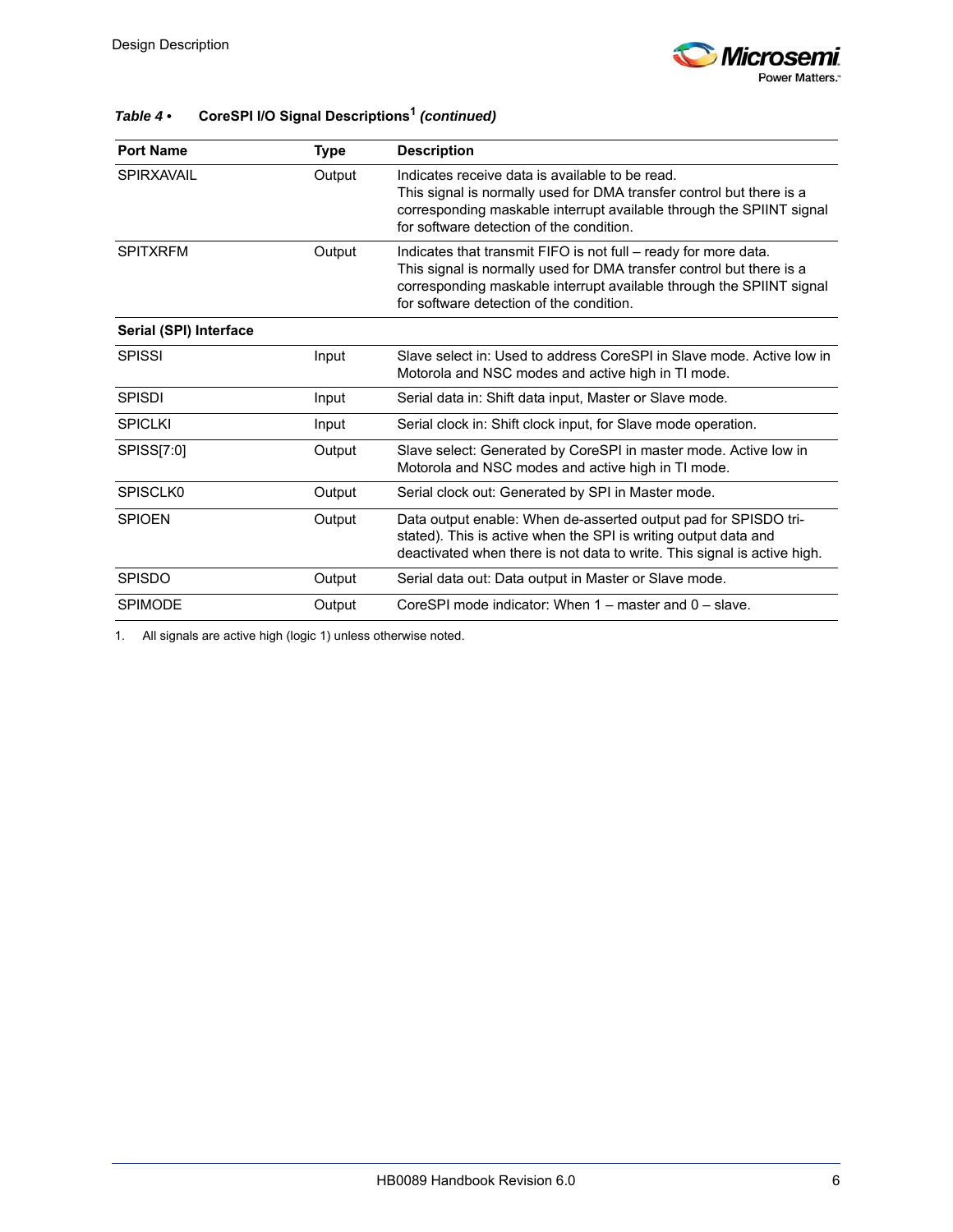

# <span id="page-12-0"></span>**3.3 Register Map and Descriptions**

This section describes the registers that are used in CoreSPI.

### <span id="page-12-1"></span>**3.3.1 Register Summary**

<span id="page-12-3"></span>Values listed in the following tables are in hexadecimal format; type designations:  $R =$  read only;  $W =$ write only; R/W = read/write.

<span id="page-12-2"></span>*Table 5 •* **CoreSPI Internal Register Address Map**

| <b>Address</b> | <b>Register Name Type</b> |              | Width | <b>Reset</b><br><b>Value</b> | <b>Description</b>                                                                                                                                                                                                                                                                                                                           |
|----------------|---------------------------|--------------|-------|------------------------------|----------------------------------------------------------------------------------------------------------------------------------------------------------------------------------------------------------------------------------------------------------------------------------------------------------------------------------------------|
| 0x00           | <b>CONTROL</b>            | R/W          | 8     | 0x00                         | Control Register 1                                                                                                                                                                                                                                                                                                                           |
| 0x04           | <b>INTCLEAR</b>           | W            | 8     | 0x00                         | Interrupt Clear Register                                                                                                                                                                                                                                                                                                                     |
| 0x08           | <b>RXDATA</b>             | $\mathsf{R}$ | 32    | 0x00                         | Receive Data Register<br>Reading from this register reads one frame<br>from the RX FIFO.                                                                                                                                                                                                                                                     |
| 0x0C           | <b>TXDATA</b>             | W            | 32    | 0x00                         | Transmit Data Register<br>Writing to this register writes one frame to<br>the TX FIFO.                                                                                                                                                                                                                                                       |
| 0x10           | <b>INTMASK</b>            | R            | 8     | 0x00                         | Masked interrupt status<br>These bits indicate the masked interrupt<br>status by ANDING the interrupt enables in<br>the CONTROL and CONTROL2 registers<br>with the raw interrupt register.<br>When any of these bits are set, the<br>INTERRUPT output will be active.<br>The bits are cleared by writing to the<br>Interrupt clear register. |
| 0x14           | <b>INTRAW</b>             | R            | 8     | 0x80                         | Raw interrupt status                                                                                                                                                                                                                                                                                                                         |
| 0x18           | CONTROL2                  | R/W          | 8     | 0x00                         | Control Register 2                                                                                                                                                                                                                                                                                                                           |
| 0x1C           | <b>COMMAND</b>            | W            | 8     | 0x00                         | <b>Command Register</b>                                                                                                                                                                                                                                                                                                                      |
| 0x20           | <b>STAT</b>               | R            | 8     | 0x44                         | <b>Status Register</b>                                                                                                                                                                                                                                                                                                                       |
| 0x24           | <b>SSEL</b>               | R/W          | 8     | 0x00                         | <b>Slave Select Register</b><br>Specifies the slaves selected<br>Default 0 (nothing selected). Write 1 to each<br>bit to select one or more slaves.<br>Slave select output pin is active Low.<br>In TI mode the slave select outputs are<br>inverted to become active High.                                                                  |
| 0x28           | TXDATA_LAST W             |              | 32    | 0x00                         | <b>Transmit Data Register</b><br>Writing to this register writes one frame to<br>the TX FIFO.<br>Also indicates to CoreSPI that this is the last<br>frame in this packet before SSEL is<br>supposed to go inactive, effectively allowing<br>for the specification of the number of<br>transmitted frames.                                    |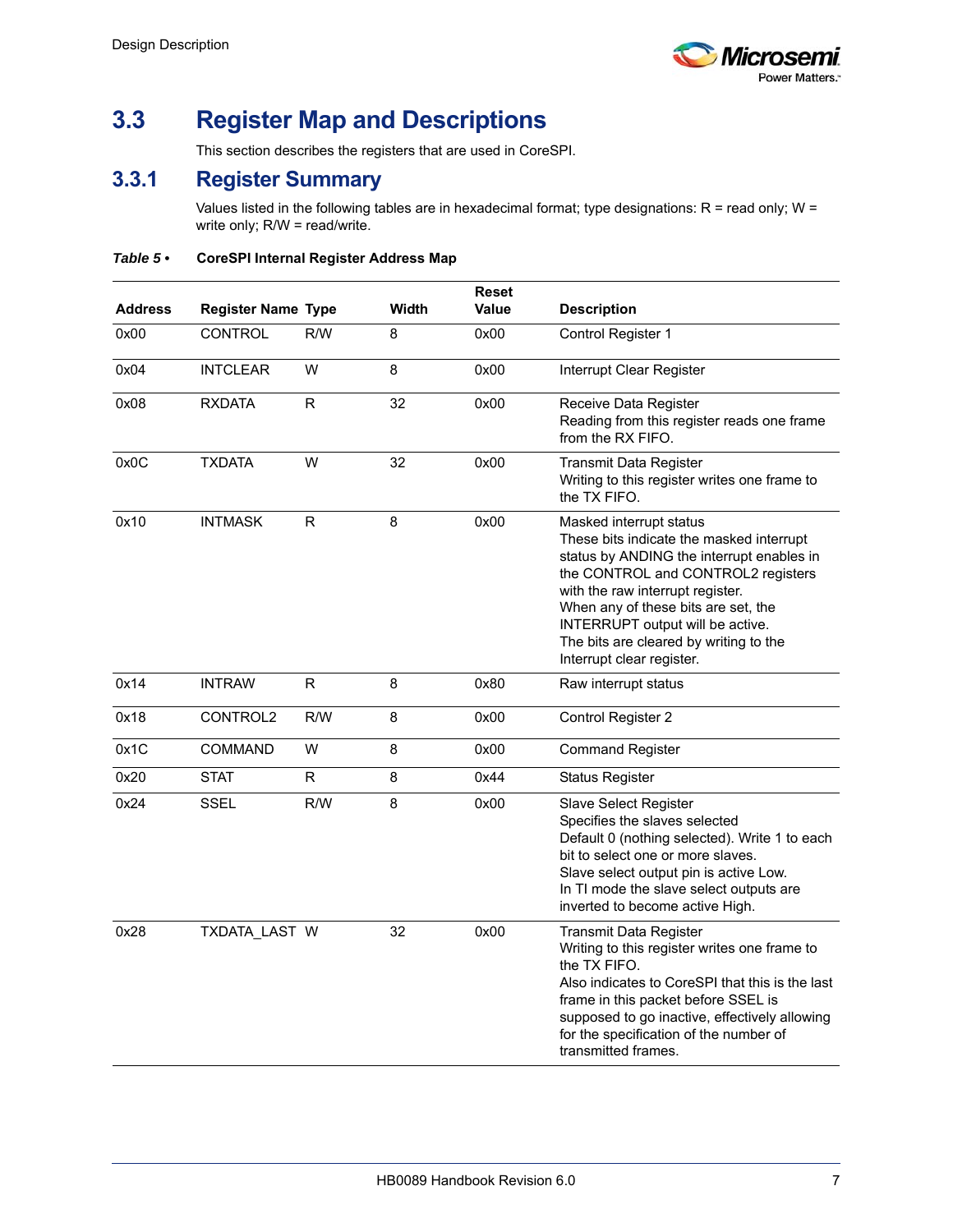

#### *Table 5 •* **CoreSPI Internal Register Address Map**

| <b>Address</b> | <b>Register Name Type</b> |     | Width | <b>Reset</b><br>Value | <b>Description</b>                                                                                                                         |
|----------------|---------------------------|-----|-------|-----------------------|--------------------------------------------------------------------------------------------------------------------------------------------|
| 0x2C           | CLK DIV                   | R/W |       | CFG CLK               | Clock rate register. Writing to this register will<br>update clock division factor of CoreSPI<br>generated clock (SPICLKO) in master mode. |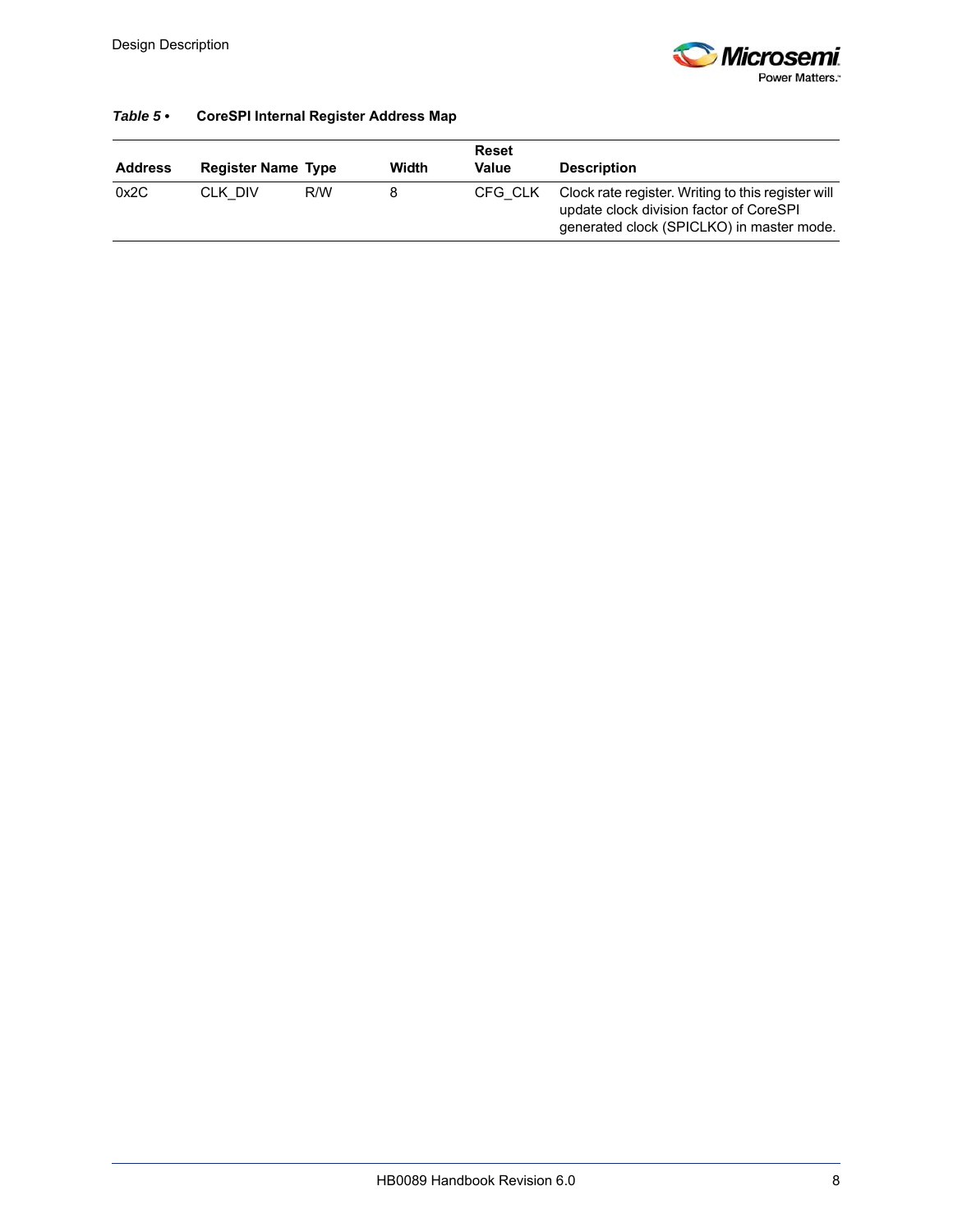# <span id="page-14-0"></span>**3.3.2 Control Register 1**

#### <span id="page-14-1"></span>*Table 6 •* **Control Register 1**

| <b>PADDR[5:0]</b> | <b>Register Name Type</b> |     | Width | <b>Reset Value</b> | Description        |
|-------------------|---------------------------|-----|-------|--------------------|--------------------|
| 0x00              | CONTROL                   | R/W |       | 0x00               | Control Register 1 |

#### <span id="page-14-2"></span>*Table 7 •* **Control Register 1 Bit Definition**

| <b>Bits</b>    | Name               | <b>Type</b> | <b>Description</b>                                                                                                                                                                                                                                                                                                                                                                                                                                                                                                                                                             |
|----------------|--------------------|-------------|--------------------------------------------------------------------------------------------------------------------------------------------------------------------------------------------------------------------------------------------------------------------------------------------------------------------------------------------------------------------------------------------------------------------------------------------------------------------------------------------------------------------------------------------------------------------------------|
| $\overline{7}$ | <b>OENOFF</b>      | R/W         | 0: SPI output enable active as required<br>1: The core will not assert the SPI output enable. This allows<br>multiple slaves to be connected to a single master sharing a single<br>slave select and software protocol implemented that can enable<br>the slaves transmit data when a certain broadcast address SPI<br>command is received.                                                                                                                                                                                                                                    |
| 6              | <b>FRAMEURUN</b>   | R/W         | 0: Under runs are generated whenever a read is attempted from<br>an empty transmit FIFO<br>1: Under run condition will be ignored for the complete frame if the<br>first data frame read resulted in a potential overflow, that is, the<br>slave was not ready to transmit any data. If the first data frame is<br>read from the FIFO and transmitted then an under run will be<br>generated if the FIFO becomes empty for any of the remaining<br>packet frames, that is, while SSEL is active.<br>Master operation will never create a transmit FIFO under run<br>condition. |
| 5              | <b>INTTXURUN</b>   | R/W         | Interrupt on transmit under run<br>0: Interrupt disabled<br>1: Interrupt enabled.                                                                                                                                                                                                                                                                                                                                                                                                                                                                                              |
| $\overline{4}$ | <b>INTRXOVFLOW</b> | R/W         | Interrupt on receive overflow<br>0: Interrupt disabled<br>1: Interrupt enabled.                                                                                                                                                                                                                                                                                                                                                                                                                                                                                                |
| $\overline{3}$ | <b>INTTXDONE</b>   | R/W         | Interrupt on transmit data of data which has been placed in TX<br>FIFO through the TXDATA_LAST register.<br>0: Interrupt disabled<br>1: Interrupt enabled.                                                                                                                                                                                                                                                                                                                                                                                                                     |
| $\overline{2}$ |                    |             | Reserved                                                                                                                                                                                                                                                                                                                                                                                                                                                                                                                                                                       |
| $\mathbf{1}$   | <b>MASTER</b>      | R/W         | 0: Run CoreSPI in Slave mode<br>1: Run CoreSPI in Master mode                                                                                                                                                                                                                                                                                                                                                                                                                                                                                                                  |
| $\Omega$       | <b>ENABLE</b>      | R/W         | 0: Core does not respond to external signals until this bit is<br>enabled. SPISCLKO driven to zero and SPIOEN, SPISS (slave<br>select) driven inactive.<br>1: Core is active                                                                                                                                                                                                                                                                                                                                                                                                   |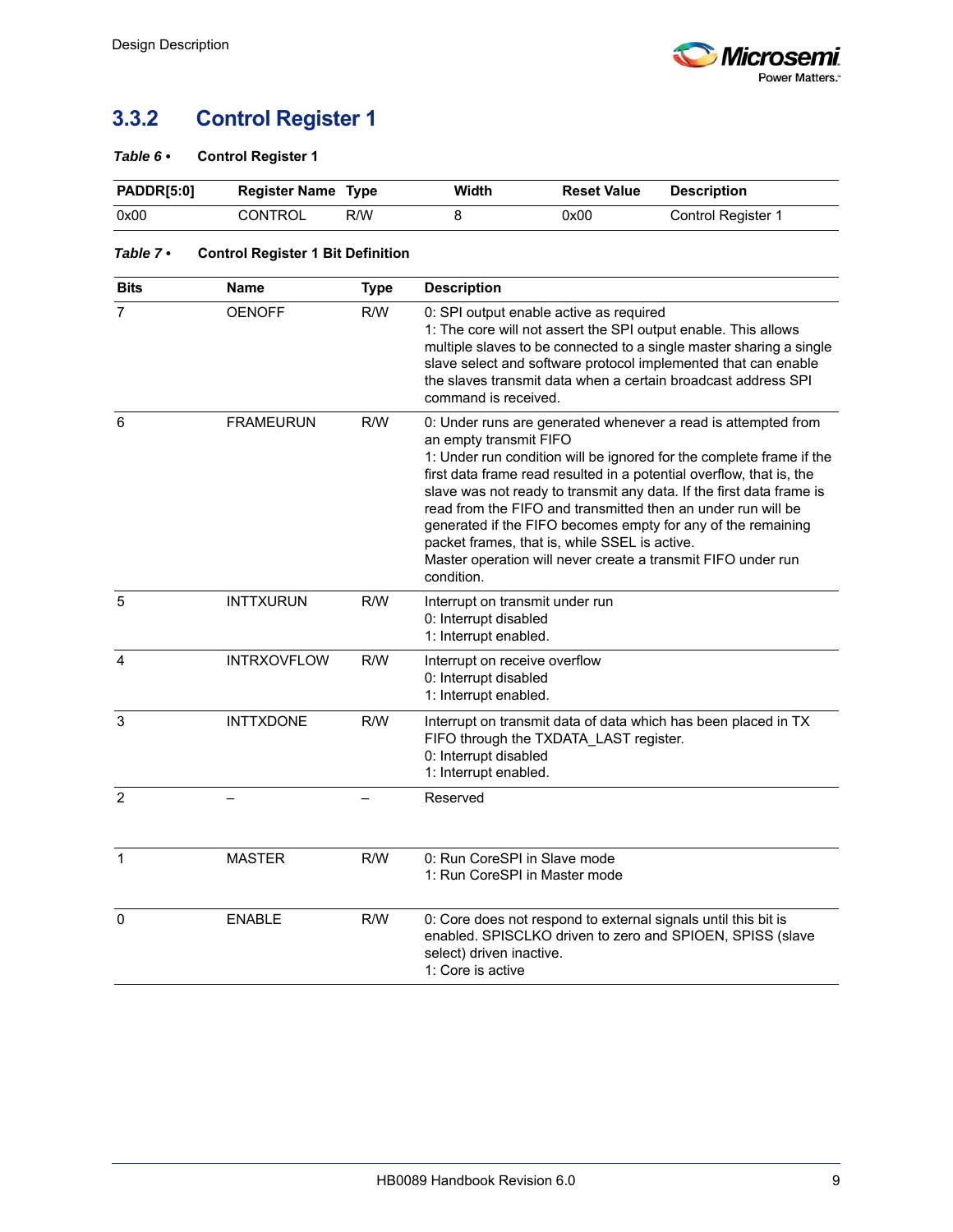

## <span id="page-15-0"></span>**3.3.3 Interrupt Clear Register**

<span id="page-15-2"></span>

| Table 8 • | <b>Interrupt Clear Register</b> |
|-----------|---------------------------------|
|-----------|---------------------------------|

| <b>PADDR[5:0]</b> | <b>Register Name</b> | Tvpe | Width | Reset<br>Value | <b>Description</b>       |
|-------------------|----------------------|------|-------|----------------|--------------------------|
| 0x04              | <b>INTCLEAR</b>      | w    |       | 0x00           | Interrupt Clear Register |

#### <span id="page-15-6"></span><span id="page-15-3"></span>*Table 9 •* **Interrupt Clear Register Bit Definition**

| <b>Bits</b> | <b>Name</b>       | <b>Type</b> | <b>Description</b>                         |
|-------------|-------------------|-------------|--------------------------------------------|
| 7           | <b>TXRFM</b>      | W           | Writing 1 clears the TXRFM interrupt       |
| 6           | DATA RX           | W           | Writing 1 clears the DATA RX interrupt     |
| 5           | <b>SSEND</b>      | W           | Writing 1 clears the SSEND interrupt.      |
| 4           | <b>CMDINT</b>     | W           | Writing 1 clears the CMDINT interrupt.     |
| 3           | TXUNDERRUN        | W           | Writing 1 clears the TXUNDERRUN interrupt. |
| 2           | <b>RXOVERFLOW</b> | W           | Writing 1 clears the RXOVERFLOW interrupt. |
| 1           |                   |             | Reserved                                   |
| $\Omega$    | <b>TXDONE</b>     | W           | Writing 1 clears the TXDONE interrupt.     |

# <span id="page-15-1"></span>**3.3.4 RX Data Register**

<span id="page-15-4"></span>

| <b>RX Data Register</b><br>Table 10 $\cdot$ |  |
|---------------------------------------------|--|
|---------------------------------------------|--|

| <b>PADDR[5:0]</b> | <b>Register Name Type</b> | Width | <b>Reset</b><br>Value | <b>Description</b>                                                                      |
|-------------------|---------------------------|-------|-----------------------|-----------------------------------------------------------------------------------------|
| 0x08              | <b>RXDATA</b>             | 32    | 0x00                  | Receive Data Register<br>Reading from this register reads one<br>frame from the RX FIFO |

#### <span id="page-15-5"></span>*Table 11 •* **TX Data Register**

| <b>PADDR[5:0]</b> | <b>Register Name Type</b> |   | Width | <b>Reset</b><br>Value | <b>Description</b>                                                                     |
|-------------------|---------------------------|---|-------|-----------------------|----------------------------------------------------------------------------------------|
| 0x0C              | <b>TXDATA</b>             | W | 32    | 0x00                  | Transmit Data Register<br>Writing to this register writes one<br>frame to the TX FIFO. |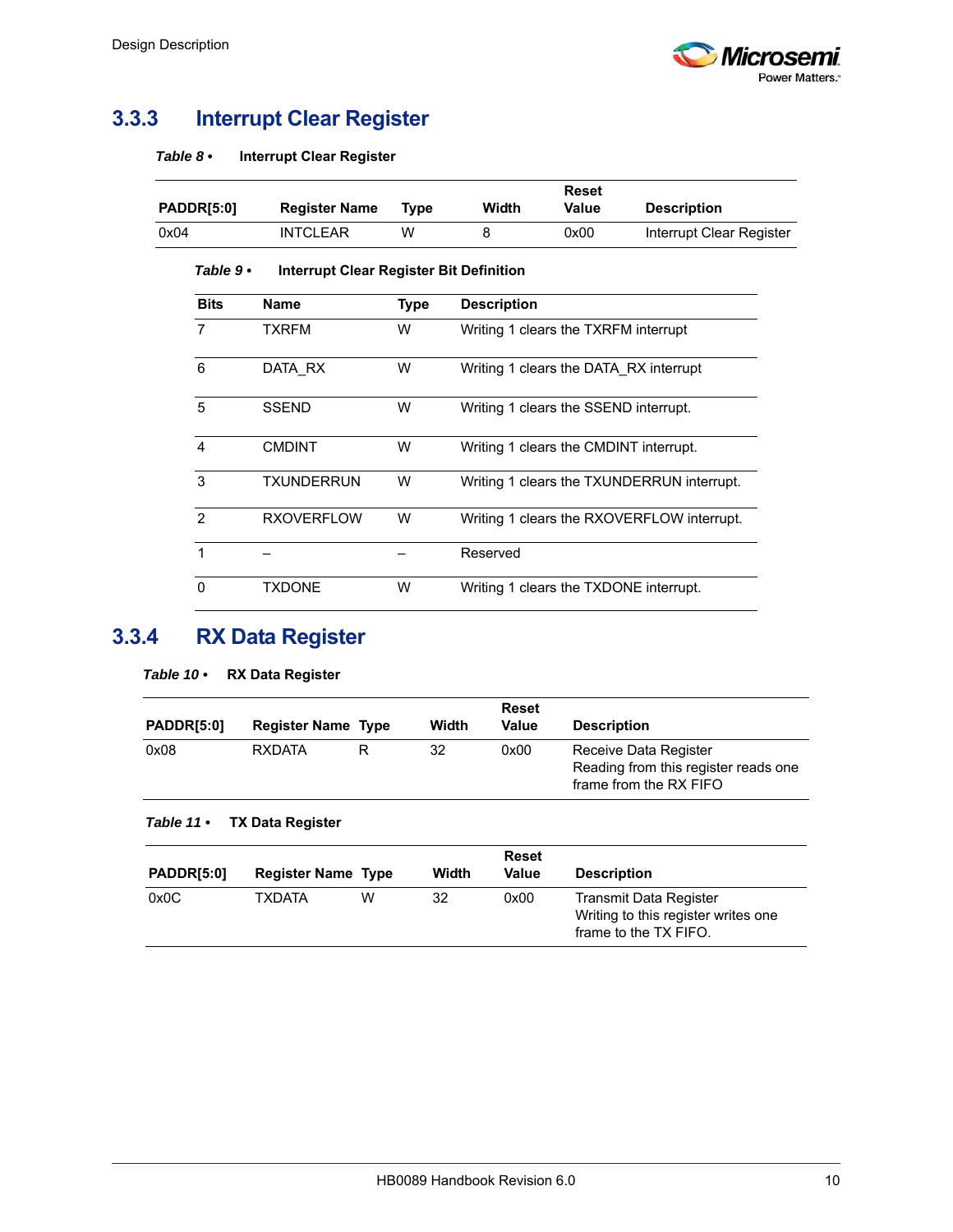

### <span id="page-16-0"></span>**3.3.5 Interrupt Masked Register**

<span id="page-16-2"></span>

| Table 12 $\cdot$ | <b>Interrupt Masked Register</b> |
|------------------|----------------------------------|
|------------------|----------------------------------|

| <b>PADDR[5:0]</b> | <b>Register Name Type</b> |   | Width | <b>Reset</b><br><b>Value</b> | <b>Description</b>                                                                                                                                                                                                                                                                                                           |
|-------------------|---------------------------|---|-------|------------------------------|------------------------------------------------------------------------------------------------------------------------------------------------------------------------------------------------------------------------------------------------------------------------------------------------------------------------------|
| 0x10              | <b>INTMASK</b>            | R | 8     | 0x00                         | Masked interrupt status<br>These bits indicate the masked interrupt status by<br>ANDING the interrupt enables in the CONTROL<br>registers with the raw interrupt register.<br>When any of these bits are set, the INTERRUPT<br>output will be Active.<br>The bits are cleared by writing to the Interrupt clear<br>register. |

### <span id="page-16-1"></span>**3.3.6 Interrupt Raw Register**

<span id="page-16-5"></span>

| PADDRI5:01 | <b>Register Name Type</b> | Width | Reset<br>Value | <b>Description</b>   |
|------------|---------------------------|-------|----------------|----------------------|
| 0x14       | <b>INTRAW</b>             | 8     | 0x80           | Raw interrupt status |

#### <span id="page-16-4"></span>*Table 14 •* **Interrupt Raw Register Bit Definition<sup>1</sup>**

<span id="page-16-3"></span>*Table 13 •* **Interrupt Raw Register**

| <b>Bits</b>    | <b>Name</b>       | <b>Type</b> | <b>Description</b>                                                                                                                                                                                                                                                                               |  |
|----------------|-------------------|-------------|--------------------------------------------------------------------------------------------------------------------------------------------------------------------------------------------------------------------------------------------------------------------------------------------------|--|
| $\overline{7}$ | <b>TXRFM</b>      | R           | Indicates that there is at least one frame free in the transmit<br>FIFO for writing.                                                                                                                                                                                                             |  |
| 6              | DATA RX           | R           | Indicates that at least one byte is received. Check the<br>RXEMPTY bit in the Status register to determine if there is more<br>RX data available in the RX FIFO. Writing a 1 to the<br>corresponding bit in the Interrupt clear register clears this bit,<br>provided that the RX FIFO is empty. |  |
| 5              | <b>SSEND</b>      | R           | Indicates that SSFI is Inactive.                                                                                                                                                                                                                                                                 |  |
| $\overline{4}$ | <b>CMDINT</b>     | R           | Indicates that the number of frames set by the CMDSIZE<br>register have been received as a single packet of frames (SSEL<br>held active).                                                                                                                                                        |  |
| 3              | TXUNDERRUN        | R           | Indicates that in Slave mode that the data was not available<br>when required in the transmit FIFO.                                                                                                                                                                                              |  |
| 2              | <b>RXOVERFLOW</b> | R           | Indicates that in Master and Slave mode the receive FIFO is<br>overflowed.                                                                                                                                                                                                                       |  |
| $\mathbf 1$    |                   |             | Reserved                                                                                                                                                                                                                                                                                         |  |
| 0              | <b>TXDONE</b>     | R           | Indicates that all frames, including last frame (see Aliased TX<br>Data Register), have been transmitted                                                                                                                                                                                         |  |

1. Writing a 1 to the corresponding bit in the Interrupt Clear register clears the associated Interrupt Raw register bit, provided that the hardware condition that triggered the interrupt in the first instance is resolved.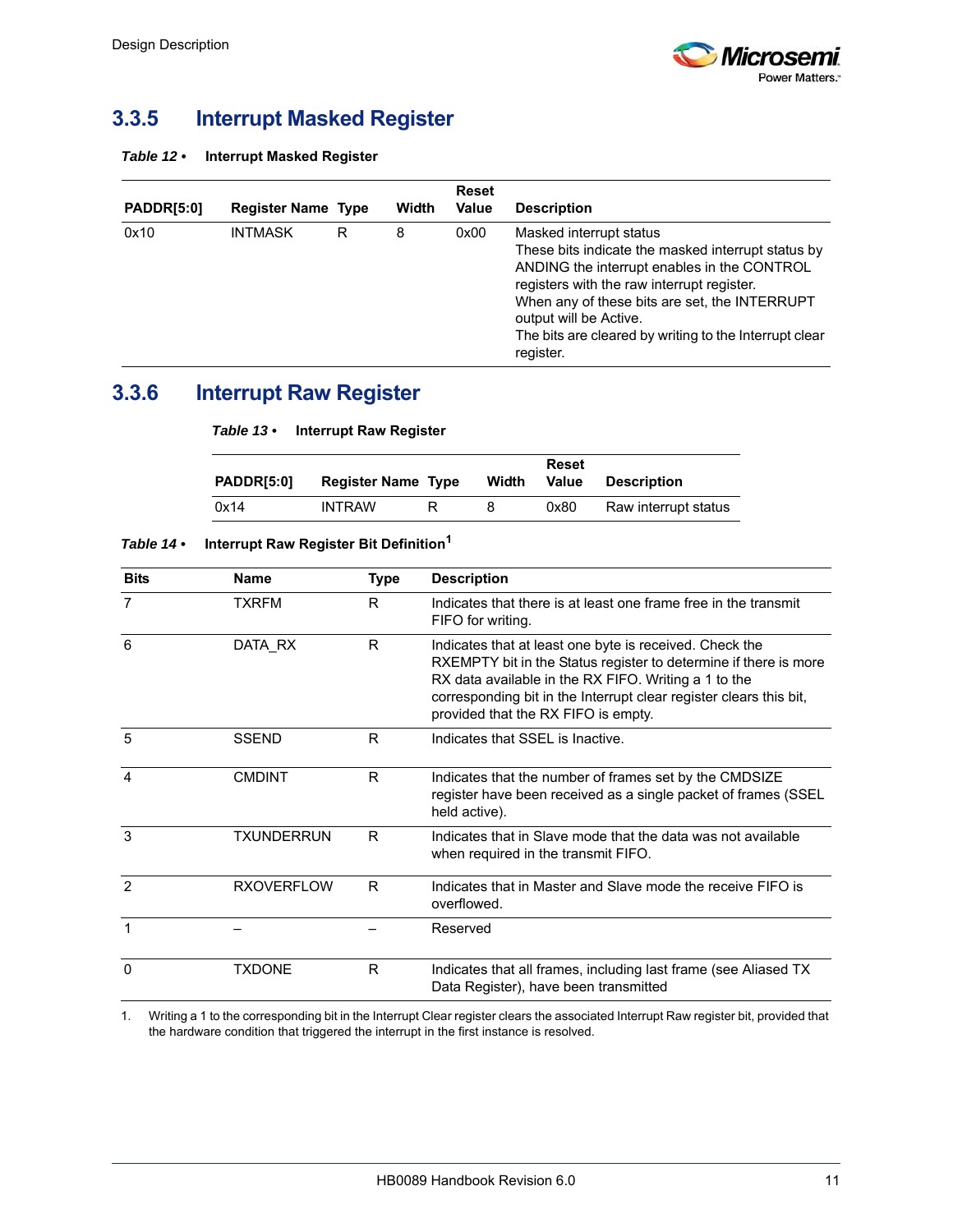

## <span id="page-17-0"></span>**3.3.7 Control Register 2**

<span id="page-17-2"></span>

| Table 15 $\cdot$ |  | <b>Control Register 2</b> |
|------------------|--|---------------------------|
|------------------|--|---------------------------|

<span id="page-17-6"></span>

| PADDRI5:01 | <b>Register Name Type</b> |     | Width | Reset<br>Value | Description               |
|------------|---------------------------|-----|-------|----------------|---------------------------|
| 0x18       | CONTROL2                  | R/W | 8     | 0x00           | <b>Control Register 2</b> |

#### <span id="page-17-3"></span>*Table 16 •* **Control Register 2 Bit Definition**

| <b>Bits</b>    | <b>Name</b>        | <b>Type</b> | <b>Description</b>                                                                                                                                                |
|----------------|--------------------|-------------|-------------------------------------------------------------------------------------------------------------------------------------------------------------------|
| $\overline{7}$ | <b>INTEN TXRFM</b> | R/W         | $0:$ No effect<br>1: Enables the interrupt when there is room in the TX FIFO.                                                                                     |
| 6              | INTEN DATA RX      | R/W         | $0:$ No effect<br>1: Enables the interrupt when at least one byte is received.                                                                                    |
| 5              | <b>INTEN SSEND</b> | R/W         | $0:$ No effect<br>1: Enables the interrupt as SSEL goes High. SPI master and<br>slave modes.                                                                      |
| 4              | INTEN CMD          | R/W         | $0:$ No effect<br>1: Enables Interrupt after the number of frames set by CMDSIZE<br>(above) has been received as a single packet of frames (SSEL<br>held active). |
| 3              |                    |             | Reserved                                                                                                                                                          |
| 2:0            | <b>CMDSIZE</b>     | R/W         | Number of frames sent before interrupt is generated when<br>INTEN CMD is set (see above).                                                                         |

## <span id="page-17-1"></span>**3.3.8 Command Register**

<span id="page-17-4"></span>

| <b>PADDR[5:0]</b> | Register<br>Name | Tvpe |   | Reset | Width Value Description       |
|-------------------|------------------|------|---|-------|-------------------------------|
| 0x1C              | <b>COMMAND</b>   | w    | 8 | 0x00  | Command Register (write-only) |

<span id="page-17-5"></span>*Table 18 •* **Command Register Bit Definition**

| <b>Bits</b> | <b>Name</b>      | <b>Type</b> | <b>Description</b>                                                 |
|-------------|------------------|-------------|--------------------------------------------------------------------|
| 7:2         |                  |             | Reserved                                                           |
|             | <b>TXFIFORST</b> | w           | Writing 1 will reset the TX FIFO.<br>This bit always reads as zero |
| 0           | <b>RXFIFORST</b> | w           | Writing 1 will reset the RX FIFO<br>This bit always reads as zero  |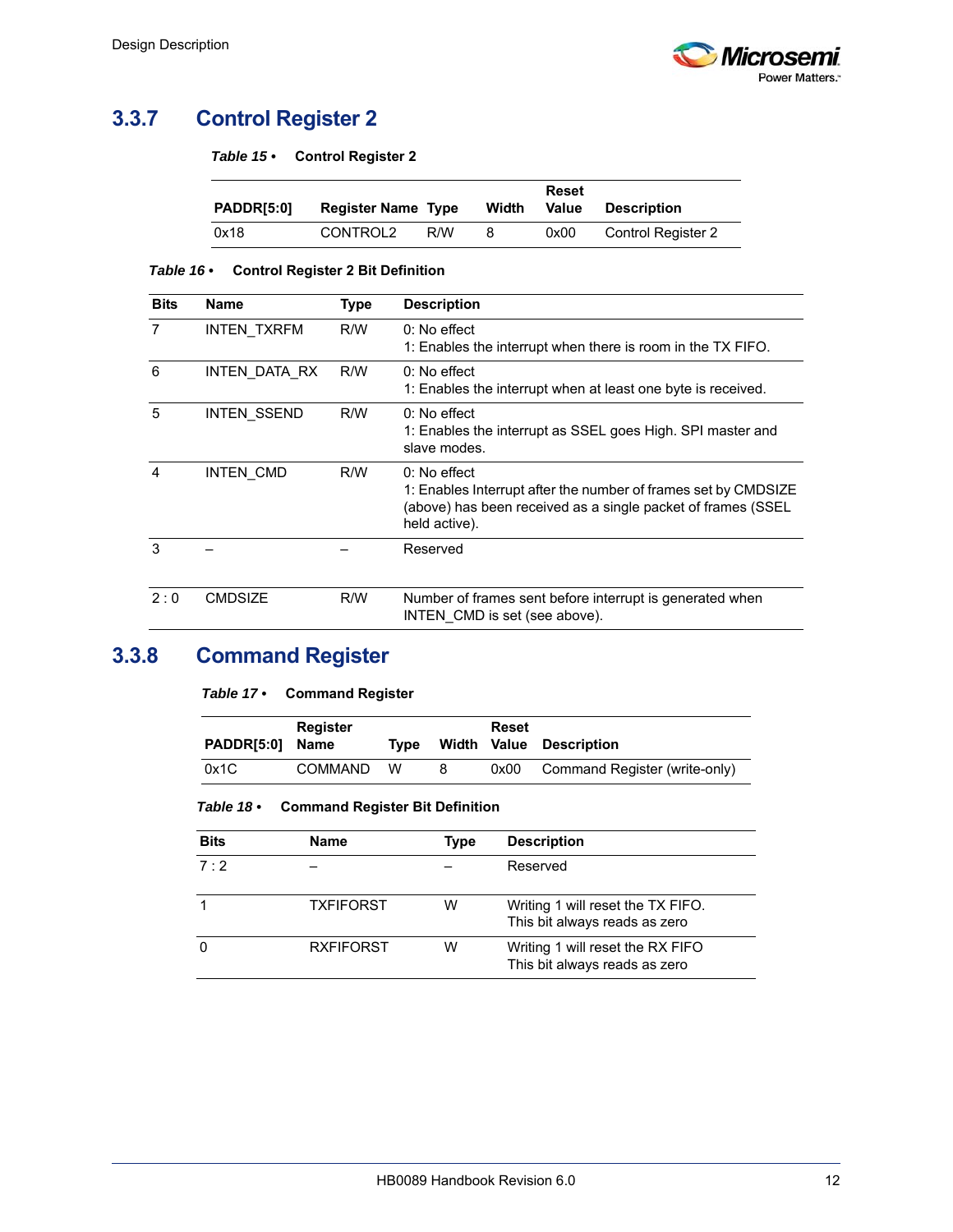

### <span id="page-18-0"></span>**3.3.9 Status Register**

<span id="page-18-2"></span>*Table 19 •* **Status Register**

|                 | <b>Register</b> |      |   | Reset |                             |
|-----------------|-----------------|------|---|-------|-----------------------------|
| PADDR[5:0] Name |                 | Tvpe |   |       | Width Value Description     |
| 0x20            | <b>STAT</b>     |      | 8 | 0x44  | Status Register (read-only) |

#### <span id="page-18-3"></span>*Table 20 •* **Status Register Bit Definition**

| <b>Bits</b>    | <b>Name</b>       | <b>Type</b> | <b>Description</b>                                                                      |
|----------------|-------------------|-------------|-----------------------------------------------------------------------------------------|
| 7              | <b>ACTIVE</b>     | R.          | Core is still transmitting data                                                         |
| 6              | SSEL              | R           | Current state of SSEL                                                                   |
| 5              | <b>TXUNDERRUN</b> | R           | Transmit FIFO under flowed                                                              |
| $\overline{4}$ | <b>RXOVFLOW</b>   | R           | Receive FIFO overflowed                                                                 |
| 3              | <b>TXFULL</b>     | R           | Transmit FIFO is full, that is, no space for more data                                  |
| $\mathcal{P}$  | <b>RXEMPTY</b>    | R           | Receive FIFO is empty, that is, no data available to read                               |
| 1              | <b>DONE</b>       | R           | No of requested frames have been transmitted and received.                              |
| $\Omega$       | <b>FIRSTFRAME</b> | R           | Next frame in Receive FIFO was first received after SSEL went<br>active (Command Frame) |

## <span id="page-18-1"></span>**3.3.10 Slave Select Register**

#### <span id="page-18-4"></span>*Table 21 •* **Slave Select Register**

|                   | <b>Register</b> |      |   | <b>Reset</b> |                                                                                                                                                                                                                                                                                                                                                                                                     |
|-------------------|-----------------|------|---|--------------|-----------------------------------------------------------------------------------------------------------------------------------------------------------------------------------------------------------------------------------------------------------------------------------------------------------------------------------------------------------------------------------------------------|
| <b>PADDR[5:0]</b> | <b>Name</b>     | Type |   | Width Value  | <b>Description</b>                                                                                                                                                                                                                                                                                                                                                                                  |
| 0x24              | SSEL            | R/W  | 8 | 0x00         | <b>Slave Select Register</b><br>Specifies the slaves selected.<br>Default 0 (nothing selected). Write 1 to each bit to select one or<br>more slaves.<br>Slave select outputs are active low in Motorola and NSC modes.<br>In TI mode the slave select outputs are inverted to become active<br>High.<br>For example, to select Slave 0 and Slave 5, write the value<br>0x00100001 to this register. |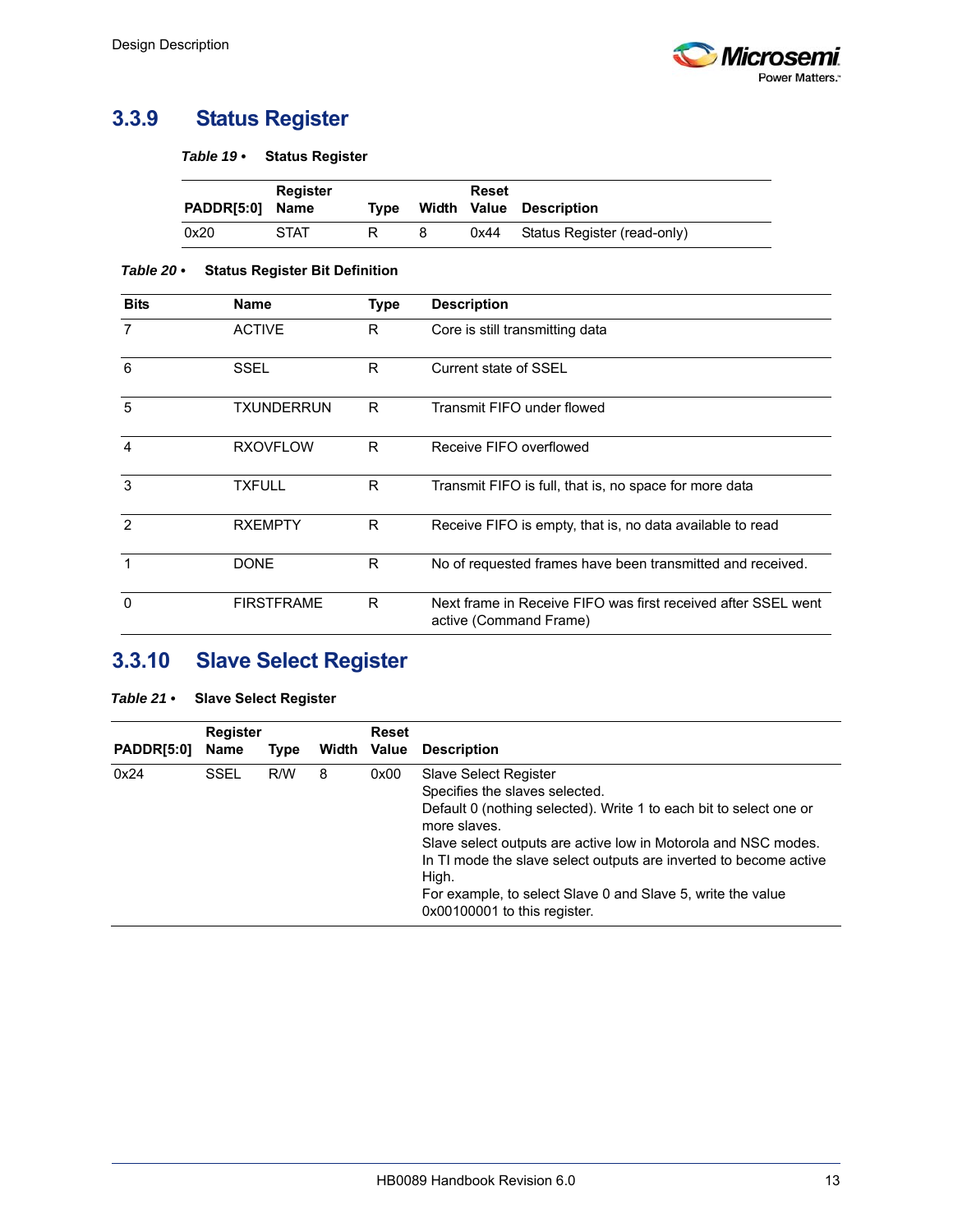

# <span id="page-19-0"></span>**3.3.11 Aliased TX Data Register**

<span id="page-19-2"></span>

| Table 22 $\cdot$ |  | <b>Aliased TX Data Register</b> |
|------------------|--|---------------------------------|
|------------------|--|---------------------------------|

| <b>PADDR[5:0]</b> | <b>Register Name</b> | <b>Type</b> | Width Value | <b>Reset</b> | <b>Description</b>                                                                                                                                                                                                                                                                           |
|-------------------|----------------------|-------------|-------------|--------------|----------------------------------------------------------------------------------------------------------------------------------------------------------------------------------------------------------------------------------------------------------------------------------------------|
| 0x28              | <b>TXDATA LAST</b>   | W           | 32          | 0x00         | Transmit Data Register<br>Writing to this register writes one frame to the TX FIFO.<br>Also indicates to CoreSPI that this is the last frame in this<br>packet before SSEL is supposed to go inactive, effectively<br>allowing for the specification of the number of transmitted<br>frames. |

# <span id="page-19-1"></span>**3.3.12 Clock Rate Register**

<span id="page-19-3"></span>

| Table 23 $\cdot$ | <b>Clock Rate Register</b> |  |
|------------------|----------------------------|--|
|------------------|----------------------------|--|

| <b>PADDR[5:0]</b> | <b>Register Name</b> | Type |   | <b>Width Reset Value Description</b> |                                                                                                                                                                                                                                                                                                                                                                                                                                                                                                                                                                                                                                                                                                                                                                                                                                                     |
|-------------------|----------------------|------|---|--------------------------------------|-----------------------------------------------------------------------------------------------------------------------------------------------------------------------------------------------------------------------------------------------------------------------------------------------------------------------------------------------------------------------------------------------------------------------------------------------------------------------------------------------------------------------------------------------------------------------------------------------------------------------------------------------------------------------------------------------------------------------------------------------------------------------------------------------------------------------------------------------------|
| 0x2C              | CLK DIV              | R/W  | 8 | CFG CLK                              | Clock rate register.<br>Writing to this register will update clock division factor<br>of CoreSPI generated clock (SPICLKO) in master<br>mode.<br>Clock rate of generated SPI master clock is<br>determined by the formula:<br>SPICLK = PCLK / $(2 * (CLK_DIV + 1))$<br>The register value overrides the parameter value<br>(CFG CLK) set in the core configuration window.<br>At the power on, the CLK DIV register will have the<br>value of configurable parameter CFG CLK and this<br>value will be used to determine the clock rate of<br>generated SPI master clock.<br>Whenever the CLK_DIV register is updated, the new<br>value is used to determine the clock rate of the<br>generated SPI master clock.<br><b>Note:</b> It is recommended that the user<br>updates this register when the core is<br>not performing any SPI transactions. |
|                   |                      |      |   |                                      |                                                                                                                                                                                                                                                                                                                                                                                                                                                                                                                                                                                                                                                                                                                                                                                                                                                     |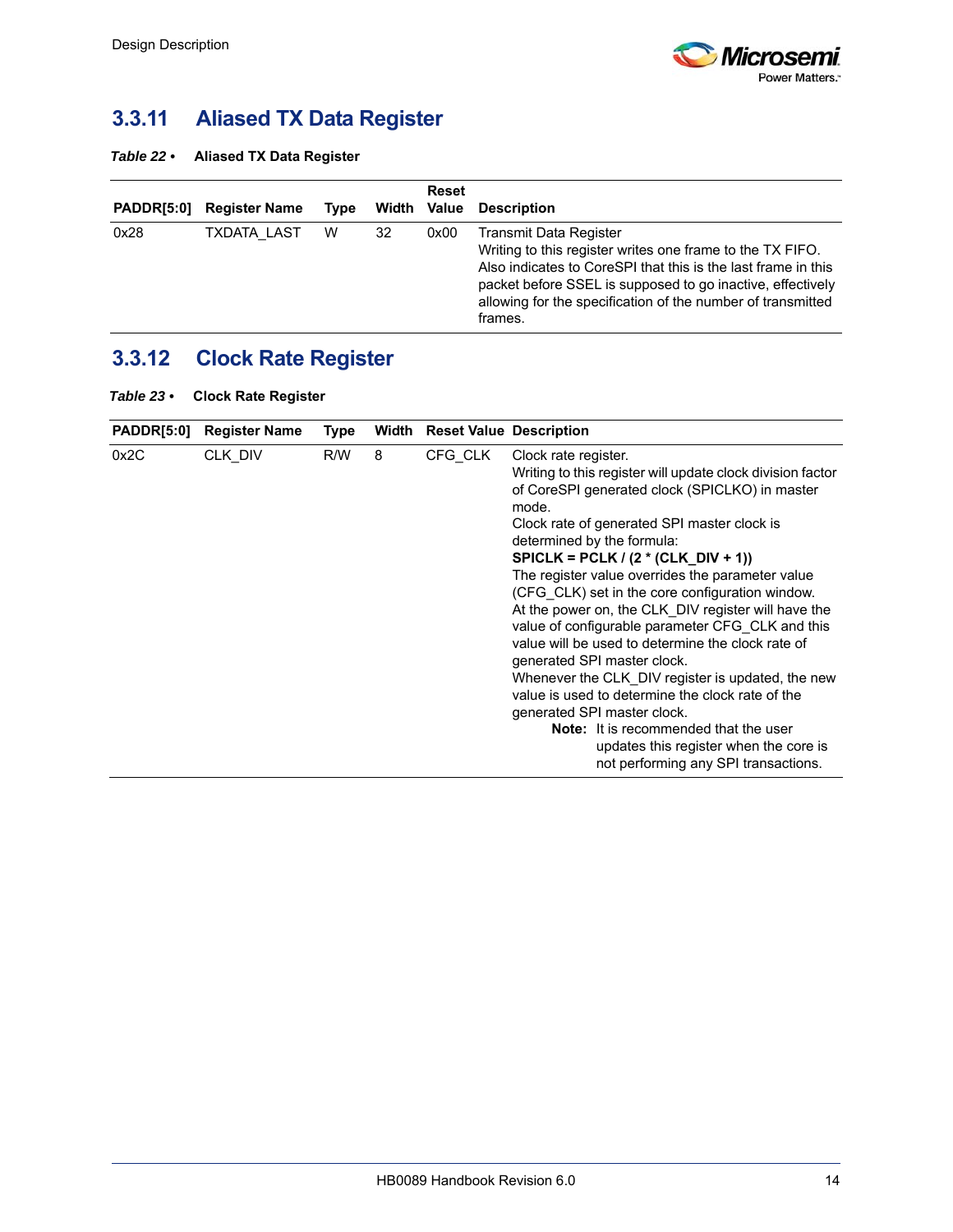

# <span id="page-20-0"></span>**4 Design Details**

### <span id="page-20-1"></span>**4.1 Transfer Protocols**

This section describes the CoreSPI transfer protocols.

### <span id="page-20-2"></span>**4.1.1 SPI Transfer Protocols**

CoreSPI supports Motorola, NSC, and TI serial protocols.

#### **4.1.1.1 Motorola SPI Mode**

The following figure shows an example of the timing diagram single-frame transfer for both master (SPISDO) and slave (SPISDI) operation in Motorola SPI mode.

#### <span id="page-20-3"></span>*Figure 2 •* **Single-Frame Transfer in Motorola Mode 0**



**Note:** The number of bits transferred is actually set by the CFG\_FRAME\_SIZE parameter. Refer [Verilog/VHDL](#page-9-6)  [Parameters, page 4](#page-9-6) for more information.

Data is captured on the rising edge of SPICLK and loaded on the falling.

The following figure shows an example of the timing diagram multiple-frame transfer for both master (SPISDO) and slave (SPISDI) operation in Motorola SPI mode.

#### <span id="page-20-4"></span>*Figure 3 •* **Multi-Frame Transfer in Motorola Mode 0**



- **Note:** SPI CLK is low between frames
- **Note:** Data transferred MSB first
- **Note:** SPIOEN signal is asserted during the transmission, de-asserted at the end of transfer (after last frame sent)
- **Note:** Slave select (either input or output) is asserted for a pulse between frames (CFG\_MOT\_SSEL = 0)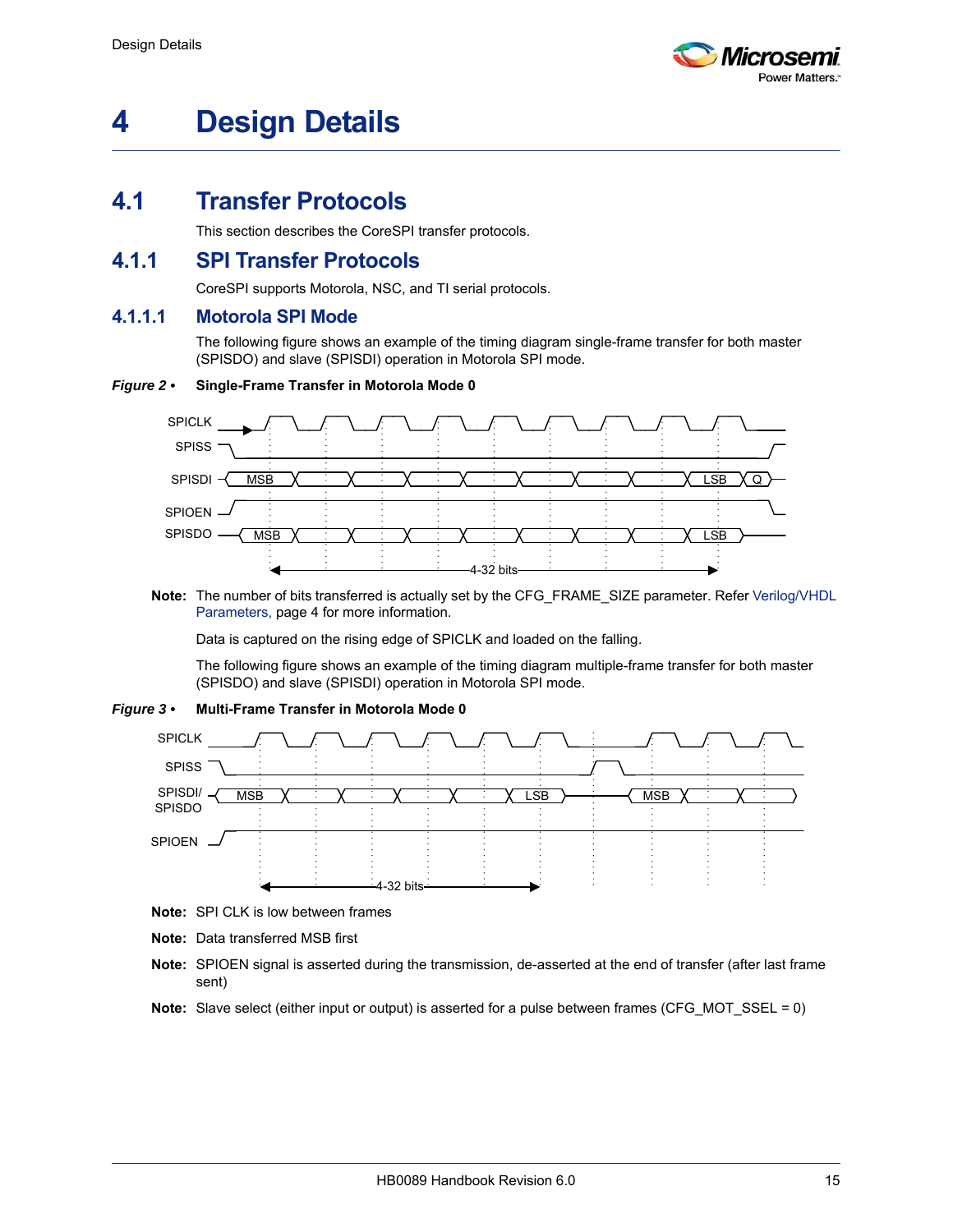

| <b>Motorola Mode</b> | Slave Select Behavior (CFG MOT SSEL = 0)                                                                  |
|----------------------|-----------------------------------------------------------------------------------------------------------|
| Mode 0               | Pulses between all frames.                                                                                |
| Mode 2               | Pulses between all frames.                                                                                |
| Mode 1               | Pulses when the transmit FIFO becomes empty. Otherwise remains<br>asserted during back to back transfers. |
| Mode 3               | Pulses when the transmit FIFO becomes empty. Otherwise remains<br>asserted during back to back transfers. |

#### <span id="page-21-3"></span>*Table 24 •* **Motorola Mode - Default Slave Select Behavior**

The waveforms for Motorola modes 1, 2, and 3 are shown in the following figure.

<span id="page-21-0"></span>

<span id="page-21-1"></span>

<span id="page-21-2"></span>

For a complete Motorola SPI protocol description, refer to the *[ARM PrimeCell Synchronous Serial Port](http://infocenter.arm.com/help/topic/com.arm.doc.ddi0194g/DDI0194G_ssp_pl022_r1p3_trm.pdf)  [\(PL022\) Technical Reference Manual](http://infocenter.arm.com/help/topic/com.arm.doc.ddi0194g/DDI0194G_ssp_pl022_r1p3_trm.pdf)*.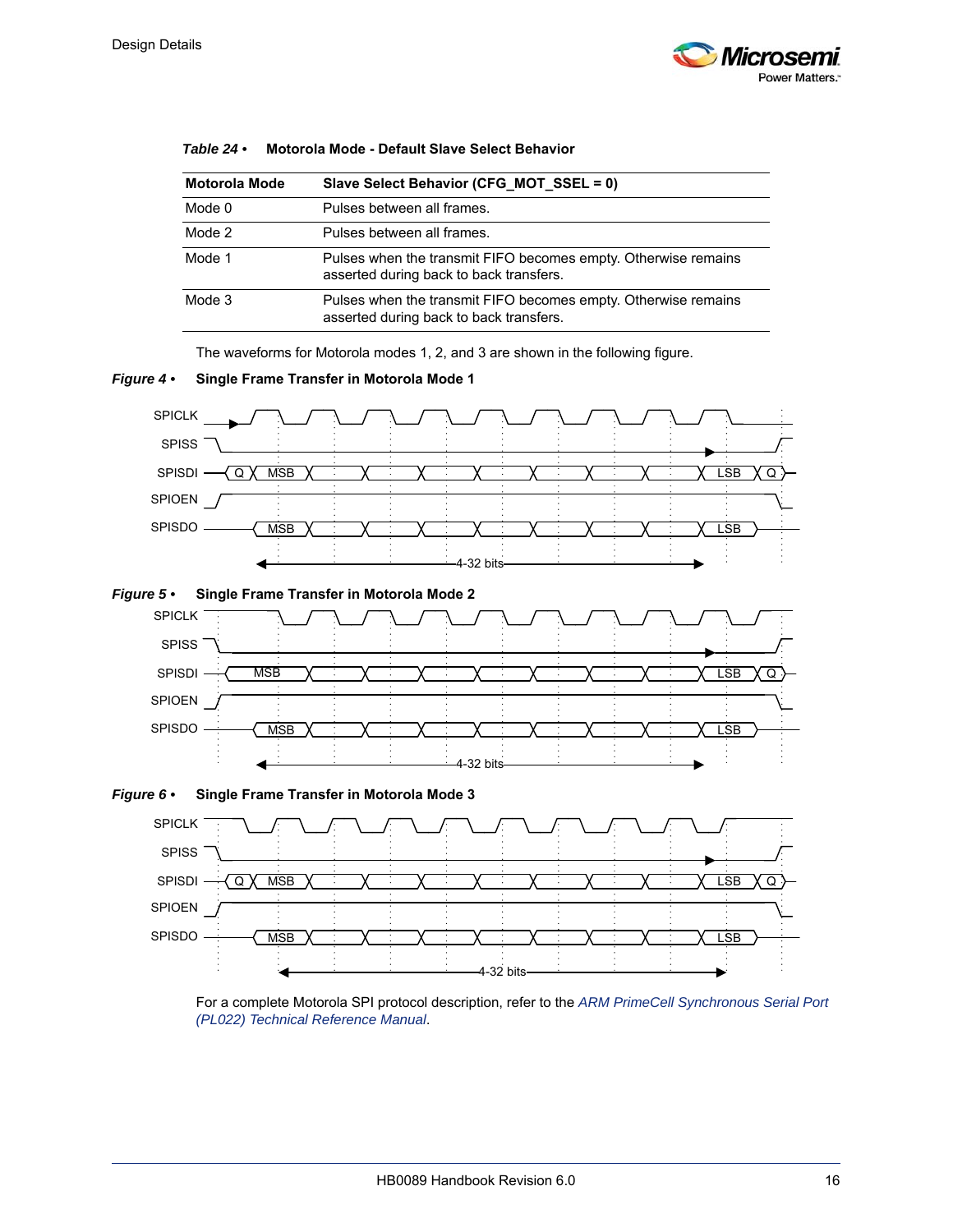

### **4.1.1.2 NSC Microwire SPI Mode**

The following figure shows a single-frame transfer in NSC mode. In this case, the master generates SPISDO and the slave responds with SPISDI.

<span id="page-22-0"></span>

NSC MicroWire format is half duplex using a master-slave message passing technique. Each serial transmission begins with an 8-bit control word during which, no incoming data is received.

After the control word is sent, the slave decodes it and after waiting one serial clock from the end of control word, responds with required data, which may be 4 to 23 bits in length.

The frame size is set as follows in NSC mode; the frame consists of 8 bits of control, 1-bit of bus idle and N bits of output data.

The following settings are required for NSC mode:

- Frame size =  $8+1+N = 9+N$
- Master transmit data (C) is written to bits [N+8:N+1] of TXDATA
- Master receive data (D) is the least significant bits of RXDATA [N-1:0]
- Slave transmit data (D) is written to TXDATA [N-1:0]
- Slave receive data (C) is bits [N+8:N+1] of RXDATA

The bit mapping shows the 8-bit command in the most significant 8 bits, 1 idle bit and N data bits.

#### <span id="page-22-2"></span>*Table 25 •* **NSC SPI mode bit mapping**

| N+8  | N+7  |      | N+6 N+5 | N+4  | N+3 N+2 |                  | N+1 | <b>N</b> | N-1           | $N-2$ |      |      |
|------|------|------|---------|------|---------|------------------|-----|----------|---------------|-------|------|------|
| C[7] | C[6] | C[5] | C[4]    | C[3] |         | C[2] C[1] C[0] X |     |          | D[N-1] D[N-1] |       | D[1] | D[0] |

Bit N is undefined, it can either be written as a 0 or 1. During reads it will reflect the actual SPI data line value, this may be 0 or 1, and in simulation a 'Z' is possible as the SPI data will normally be floating at this time.

The following figure shows a multiple-frame transfer in NSC SPI mode.

<span id="page-22-1"></span>



**Note:** Slave select is continuously asserted (held low)

**Note:** SPIOEN is asserted for duration of each control byte.

**Note:** Transfers proceed in back to back manner.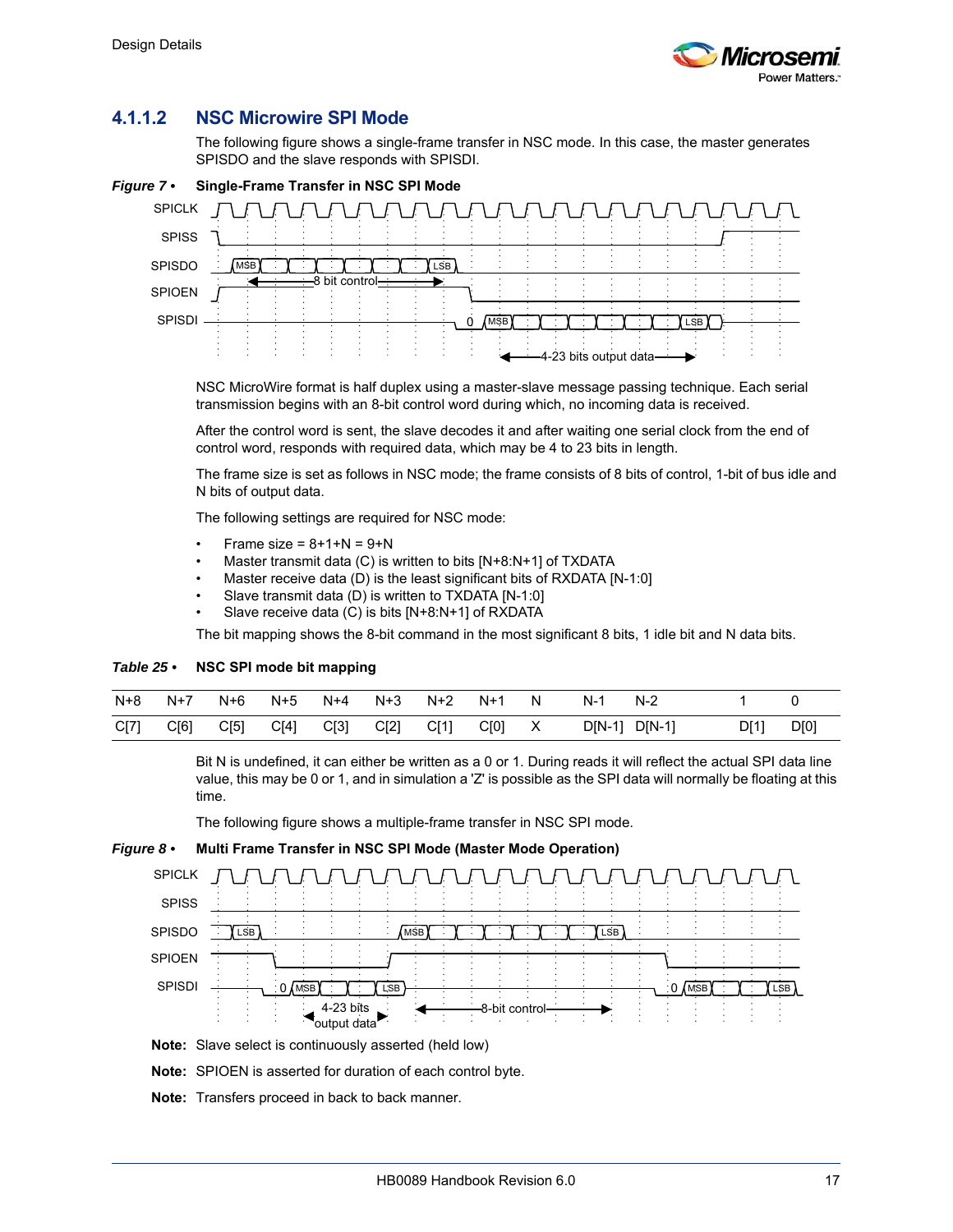



#### <span id="page-23-0"></span>*Figure 9 •* **Continuous Transfer in NSC Mode for Large Frames**

- **Note:** Slave select is continuously asserted (held low).
- **Note:** Control byte is transferred only once.
- **Note:** Output enable asserted for duration of control byte.
- **Note:** Frames are transferred back to back without transmitting control byte for each frame, making the data look like a single large frame.

<span id="page-23-1"></span>



- **Note:** Idle cycles are inserted in between the frames.
- **Note:** Slave select is pulsed in between the frames during idle period.
- **Note:** Output enable asserted for duration of each control byte.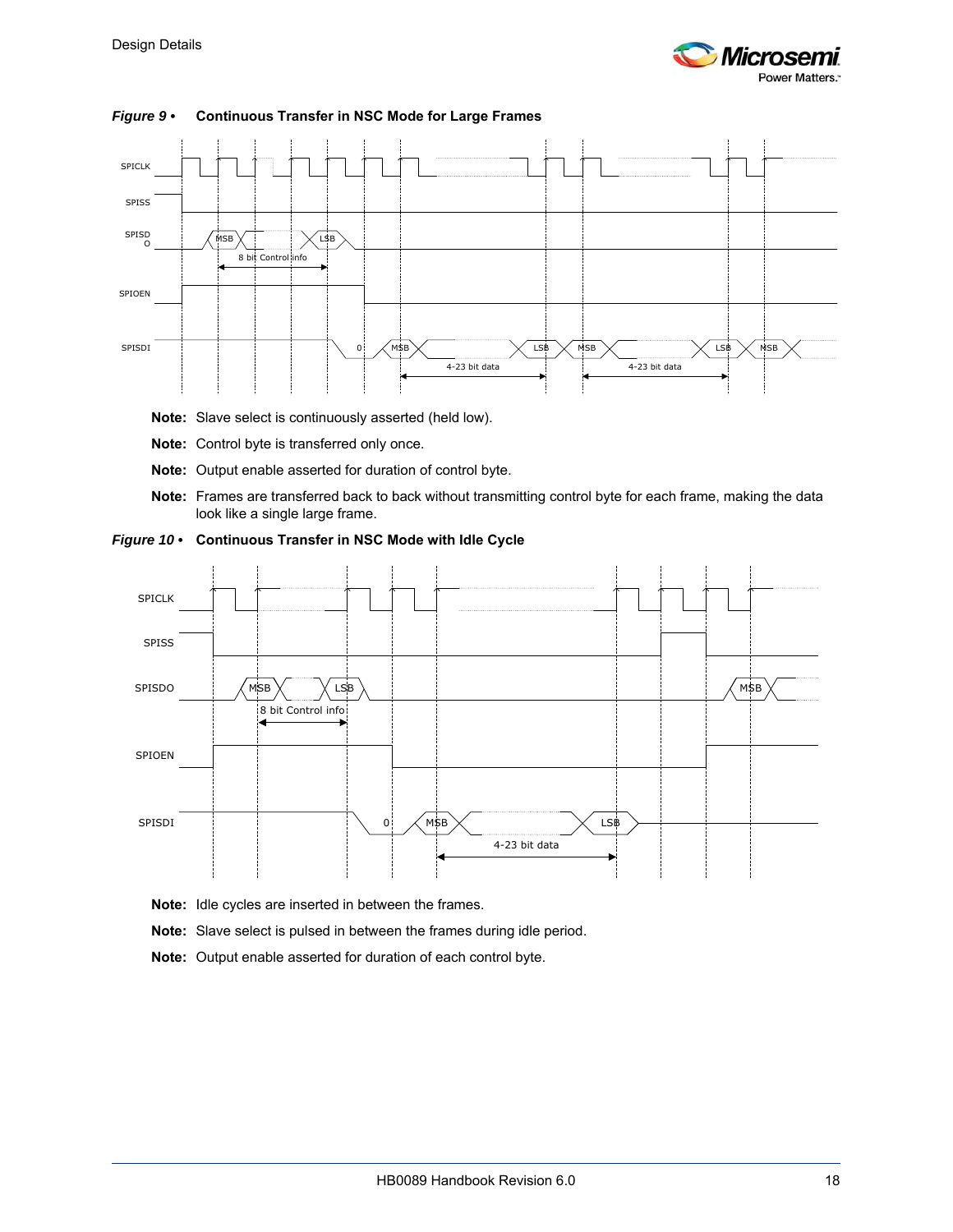

### **4.1.1.3 TI Synchronous Serial SPI Mode**

The following figure shows a single and continuous serial transfers in TI Synchronous SPI mode.

<span id="page-24-0"></span>

<span id="page-24-1"></span>



- **Note:** The slave select is pulsed between transfers to guarantee a high to low transition between each frame.
- **Note:** Slave select low in idle.
- **Note:** The data is available on the clock cycle immediately following the slave select assertion.
- **Note:** Both the SPI master and the SPI slave clock each data bit into their serial shift registers on the falling edge of the SPICLK. The received data is latched on the rising edge of the SPICLK.
- **Note:** The output enable is held active high throughout the transfers.

#### <span id="page-24-2"></span>*Figure 13 •* **Continuous Transfer in TI mode for Jumbo Frames**



- **Note:** Slave select is pulsed (high to low transition) only for the first frame.
- **Note:** Output enable held active throughout the transfer.
- **Note:** Frames are transferred back to back without slave select transition, making the data look like a single large frame.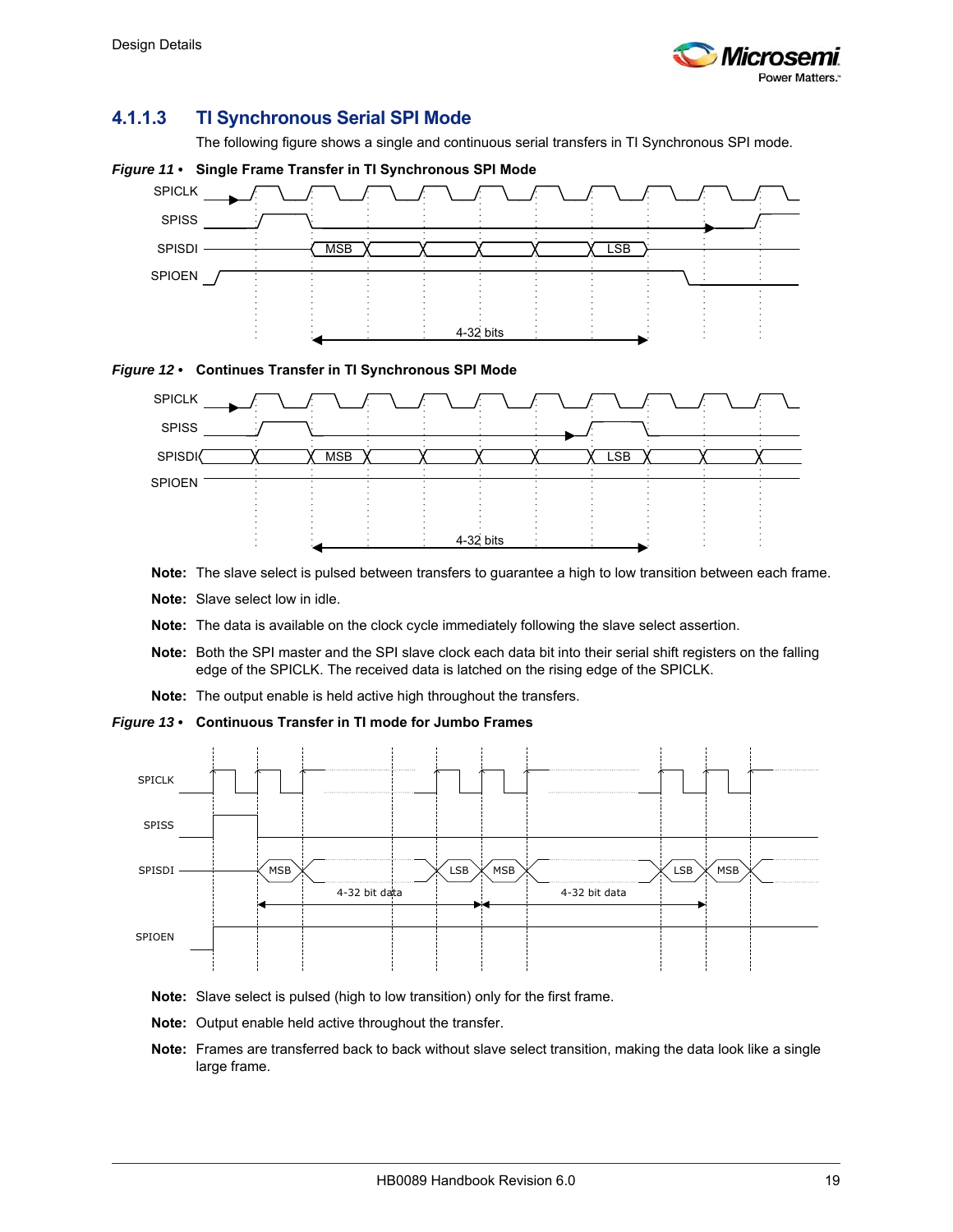

### <span id="page-25-0"></span>**4.1.2 Output Enable Control**

The following table lists output enable operation in each CoreSPI operating mode.

#### <span id="page-25-3"></span>*Table 26 •* **Output Enable Behavior**

| <b>Mode</b> | <b>Master</b>                                                                                                                                                                                                                                                    | <b>Slave</b>                                                                                                                                                                                                                                                                                             |
|-------------|------------------------------------------------------------------------------------------------------------------------------------------------------------------------------------------------------------------------------------------------------------------|----------------------------------------------------------------------------------------------------------------------------------------------------------------------------------------------------------------------------------------------------------------------------------------------------------|
| Motorola    | SPIOEN is asserted with identical timing to<br>SSEL. This provides an additional 1/2 SPICLK<br>cycle of data turn on and off relative to the data<br>bit valid requirements                                                                                      | The incoming SSEL signal is used to directly<br>generate SPIOEN. Like for the master case<br>this provides an additional 1/2 clock cycle of<br>data turn on and off.                                                                                                                                     |
| ΤI          | SPIOEN is asserted on the negative clock<br>edge prior to the MSB (whilst SSEL is<br>asserted) and if non-continuous data<br>de-asserted on the falling SPICLK edge<br>following the LSB. This provides $\frac{1}{2}$ a clock<br>cycle of data turn on off time. | SPIOEN is asserted on the positive SPI clock<br>edge as the MSB is output.<br>SPIOEN is de-asserted on the positive SPI<br>clock edge at the end of the LSB data bit<br>assuming no consecutive data.<br>This assumes a rising edge occurs at the end<br>of the LSB data window as per ARM<br>documents. |
| <b>NSC</b>  | SPIOEN is asserted with SSEL, and then<br>removed at the start of the 9th data bit (turn<br>around cycle).                                                                                                                                                       | SPIOEN is asserted at the start of the 10th bit<br>as data becomes valid.<br>SPIOEN is de-asserted at the end of the LSB if<br>a falling clock edge occurs or when SSEL is<br>de-asserted otherwise.                                                                                                     |

### <span id="page-25-1"></span>**4.1.3 Transmission of Multiple Frames**

When transmitting, ensure that you write the last frame in a transmission to the aliased TX Data Register, rather than the TX Data Register. This indicates to CoreSPI that this is end of the current packet. In Motorola mode 1 or Motorola mode 3, the SSEL signal is held active until the last frame is transmitted.

### <span id="page-25-2"></span>**4.1.4 APB Interface Timing**

The following figures depict typical write cycle and read cycle timing relationships relative to the system clock, PCLK.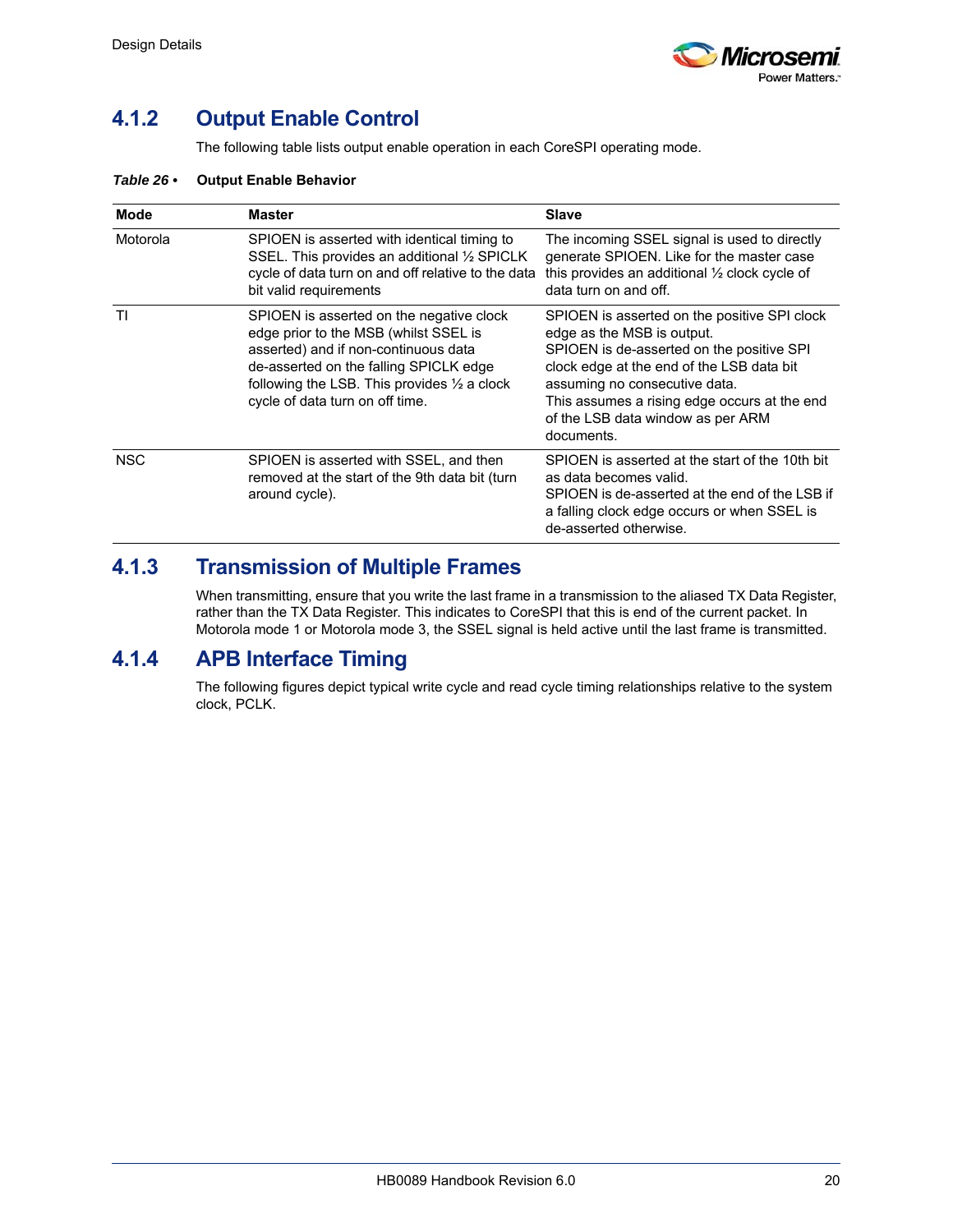

#### <span id="page-26-0"></span>*Figure 14 •* **APB Data Write Cycle**

<span id="page-26-1"></span>

| <b>PCLK</b>                     |                     |
|---------------------------------|---------------------|
| <b>PSEL</b>                     |                     |
| <b>PWRITE</b>                   |                     |
| PENABLE                         |                     |
| <b>PSLVERR</b>                  |                     |
| PREADY                          |                     |
| <b>PADDR</b>                    | Register Address    |
| <b>PWDATA</b>                   | Register Write Data |
| Figure 15 • APB Data Read Cycle |                     |
| PCLK                            |                     |
| PSEL                            |                     |
| PWRITE                          |                     |
| PENABLE                         |                     |
| <b>PSLVERR</b>                  |                     |
| PREADY                          |                     |
| PADDR                           | Register Address    |
| PRDATA                          | Register Read Data  |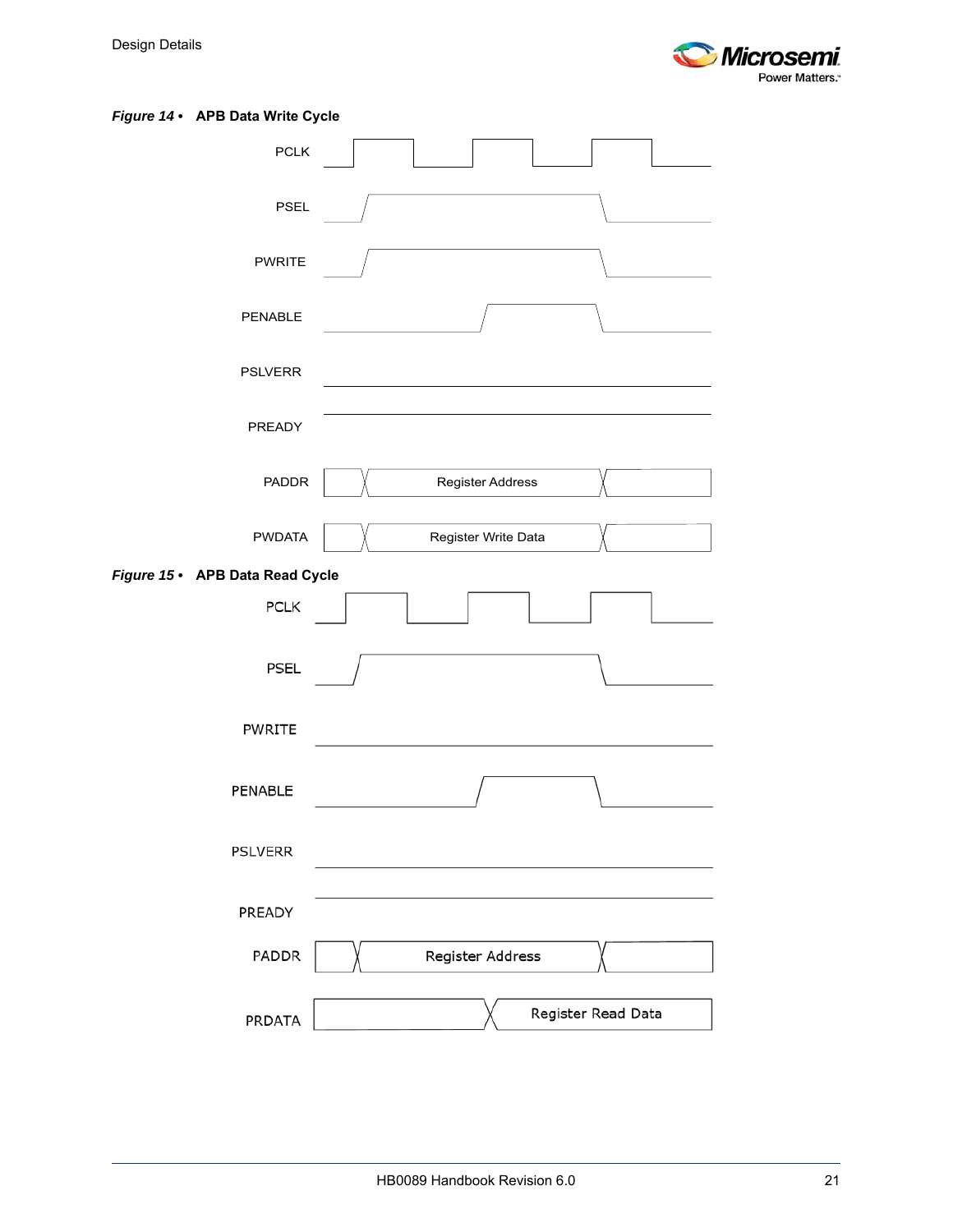

# <span id="page-27-5"></span><span id="page-27-0"></span>**5 Tool Flows**

# <span id="page-27-1"></span>**5.1 Licensing**

No licence is required for the use of this core.

### <span id="page-27-2"></span>**5.1.1 RTL**

Complete RTL source code is provided for the core and testbenches.

## <span id="page-27-3"></span>**5.2 SmartDesign**

CoreSPI is preinstalled in the SmartDesign IP Deployment design environment.

For information on using SmartDesign to instantiate and generate cores, refer to the *[Using DirectCore in](http://www.actel.com/documents/directcore_in_libero_tutorial_ug.pdf)  [Libero User Guide](http://www.actel.com/documents/directcore_in_libero_tutorial_ug.pdf)*.

#### <span id="page-27-4"></span>*Figure 16 •* **CoreSPI Full I/O View**



The core is configured using the configuration GUI within SmartDesign, as shown in the following figure.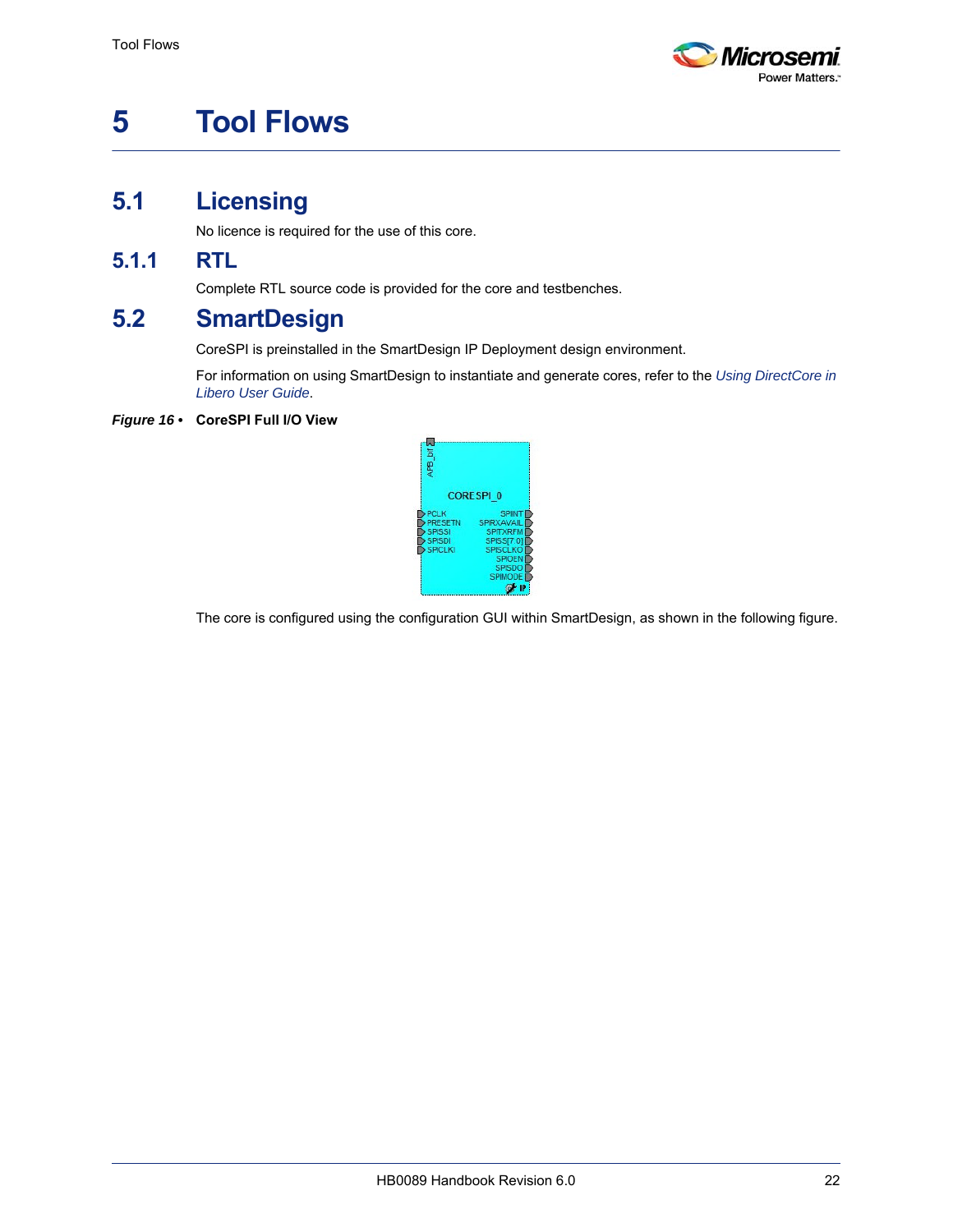

|                                                                |  | × |
|----------------------------------------------------------------|--|---|
| <b>CoreSPI Configurator</b>                                    |  |   |
| Microsemi:DirectCore:CORESPI                                   |  |   |
| Configuration                                                  |  |   |
| APB Data Width: 6 8 6 16 6 32                                  |  |   |
| SPI Configuration                                              |  |   |
| <b>Example C</b> TI Mode C NSC Mode<br>Mode:                   |  |   |
| Frame Size (4-32): 4                                           |  |   |
| FIFO Depth (1-32): 4                                           |  |   |
| Clock Rate (0-255): 7                                          |  |   |
| G Mode 0 C Mode 1 C Mode 2 C Mode 3<br>Mode:                   |  |   |
| Keep SSEL active □                                             |  |   |
| TI/NSC Configuration-                                          |  |   |
| <b>C</b> Normal C Custom<br>Transfer Mode:                     |  |   |
| Free running clock<br>г                                        |  |   |
| г<br>Jumbo frames                                              |  |   |
| NSC Specific Configuration Standard                            |  |   |
| Testbench: User $\sqrt{\phantom{a}}$<br><b>RTL</b><br>License: |  |   |

#### <span id="page-28-1"></span>*Figure 17 •* **CoreSPI SmartDesign Configuration to Associate Parameters**

## <span id="page-28-0"></span>**5.3 Design Migration**

Migrating a design using a previously released version of CoreSPI (Core v4.2 or lower versions) to CoreSPI v5.0 or later requires the following steps to be completed.

- 1. Note/record the CoreSPI configuration settings used in the design. Right-click SmartDesign component in the Libero software and select **Configure**.
- 2. Right-click SmartDesign component and select **Replace Instance Version**. Ensure that the latest version is listed in the **Change to Version** window and then click **OK**.
- 3. Right-click updated instance of CoreSPI and select **Configure** to configure it with the same parameters values and settings as the previous version. Refer to the following table to determine the mapping between the old parameters and the new parameters contained in CoreSPI v5.0 or later versions.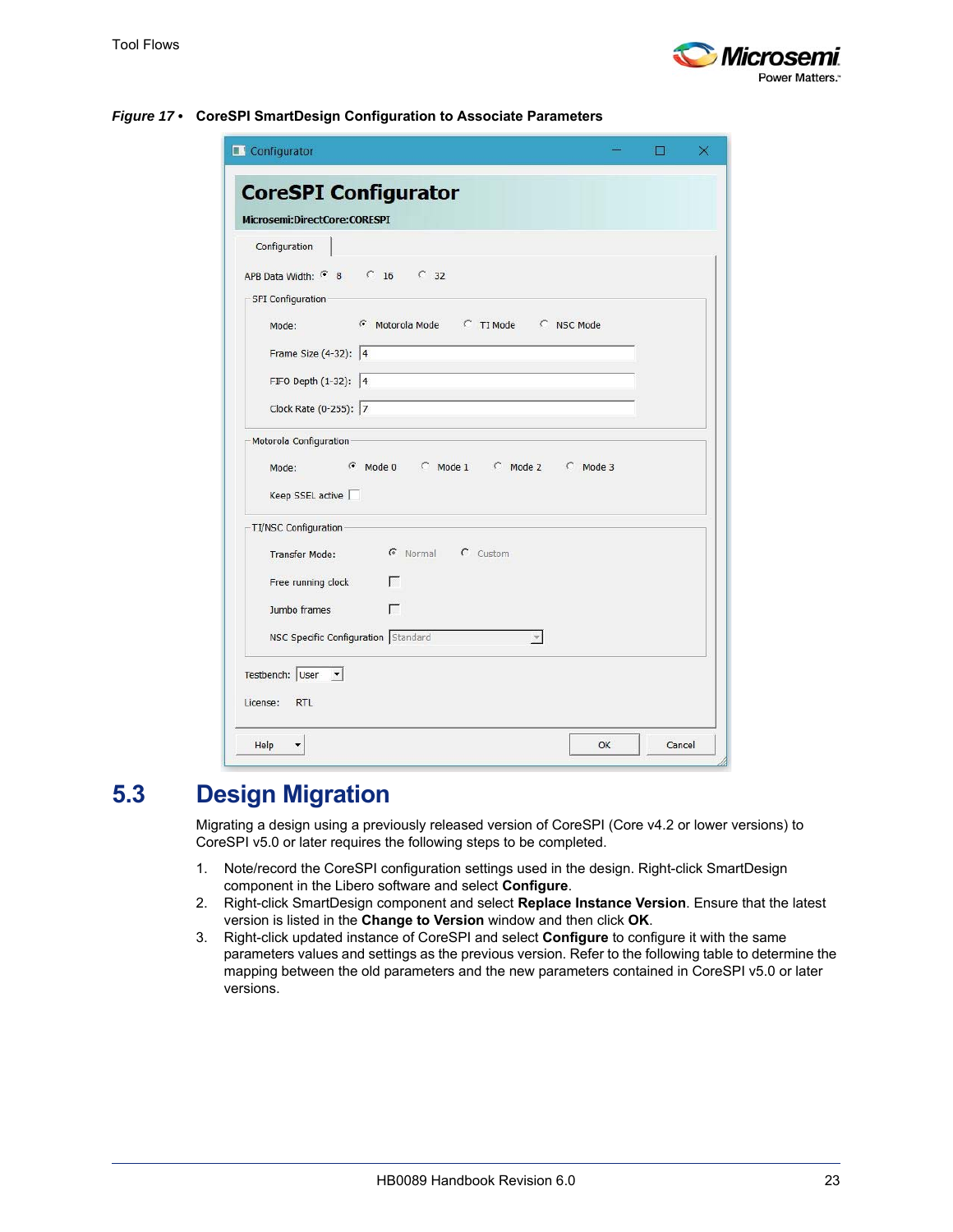

<span id="page-29-1"></span>The following table lists parameter migration of different modes.

### <span id="page-29-0"></span>*Table 27 •* **Parameter Migration Table<sup>1</sup>**

| Mode            | <b>Configuration Old Parameters</b> | CFG_MODE     | CFG_SPO      | CFG_SPH      | CFG_SPS      | CFG_MODE          | CFG_MOT_MODE   | CFG_MOT_SSEL | CFG_TI_NSC_CUSTOM<br><b>New Configuration Parameters</b> | NSC_FRC<br>CFG_TI | <b>JMB_FRAMES</b><br>CFG_TI | CFG_NSC_OPERATION | <b>Functional Operation</b>                                                                                  |
|-----------------|-------------------------------------|--------------|--------------|--------------|--------------|-------------------|----------------|--------------|----------------------------------------------------------|-------------------|-----------------------------|-------------------|--------------------------------------------------------------------------------------------------------------|
| Motorola Mode 0 |                                     | $\mathbf 0$  | $\mathbf 0$  | $\mathbf 0$  | $\mathbf 0$  | $\pmb{0}$         | $\mathbf 0$    | $\mathbf 0$  | $\mathbf 0$                                              | $\mathbf 0$       | $\mathbf 0$                 | $\mathbf 0$       | SSEL toggles between<br>transfers                                                                            |
|                 |                                     | $\mathbf{0}$ | 0            | $\pmb{0}$    | 1            | $\pmb{0}$         | $\pmb{0}$      | $\mathbf{1}$ | $\mathbf 0$                                              | $\mathbf 0$       | $\mathbf 0$                 | $\mathbf 0$       | <b>SSEL</b> remains active<br>between back to back<br>transfers                                              |
|                 | Mode 1                              | $\pmb{0}$    | 0            | $\mathbf 1$  | $\mathbf 0$  | $\pmb{0}$         | 1              | 0            | 0                                                        | $\boldsymbol{0}$  | $\pmb{0}$                   | 0                 | SSEL toggles when TX<br>FIFO empties, otherwise<br>active                                                    |
|                 |                                     | $\mathbf 0$  | $\pmb{0}$    | $\mathbf{1}$ | $\mathbf 1$  | $\mathbf 0$       | 1              | $\mathbf{1}$ | $\pmb{0}$                                                | $\pmb{0}$         | $\mathbf 0$                 | $\pmb{0}$         | SSEL remains active<br>between back to back<br>transfers                                                     |
|                 | Mode 2                              | $\mathbf 0$  | 1            | $\pmb{0}$    | $\pmb{0}$    | $\pmb{0}$         | $\overline{c}$ | $\mathbf 0$  | $\pmb{0}$                                                | $\pmb{0}$         | $\boldsymbol{0}$            | 0                 | SSEL toggles between<br>transfers                                                                            |
|                 |                                     | $\mathbf 0$  | $\mathbf{1}$ | $\mathbf 0$  | $\mathbf{1}$ | $\mathbf 0$       | $\overline{c}$ | $\mathbf{1}$ | $\mathbf 0$                                              | $\mathbf 0$       | $\pmb{0}$                   | $\mathbf 0$       | SSEL remains active<br>between back to back<br>transfers                                                     |
|                 | Mode 3                              | $\mathbf 0$  | 1            | $\mathbf{1}$ | $\mathbf 0$  | $\pmb{0}$         | 3              | $\mathbf 0$  | $\pmb{0}$                                                | $\pmb{0}$         | $\pmb{0}$                   | 0                 | SSEL toggles when TX<br>FIFO empties, otherwise<br>active                                                    |
|                 |                                     | $\mathbf 0$  | $\mathbf{1}$ | $\mathbf{1}$ | $\mathbf 1$  | $\mathbf 0$       | 3              | $\mathbf 1$  | $\boldsymbol{0}$                                         | $\pmb{0}$         | $\pmb{0}$                   | $\pmb{0}$         | <b>SSEL</b> remains active<br>between back to back<br>transfers                                              |
| TI              | Normal                              | $\mathbf{1}$ | $\pmb{0}$    | $\pmb{0}$    | $\pmb{0}$    | $\mathbf{1}$      | $\mathsf 0$    | $\mathbf 0$  | $\boldsymbol{0}$                                         | $\pmb{0}$         | $\pmb{0}$                   | $\pmb{0}$         | Normal                                                                                                       |
|                 | Custom                              | 1            | 1            | $\pmb{0}$    | $\pmb{0}$    | $\mathbf{1}$      | $\mathbf 0$    | $\pmb{0}$    | 1                                                        | 1                 | $\pmb{0}$                   | $\pmb{0}$         | Free running clock                                                                                           |
|                 |                                     | $\mathbf{1}$ |              |              |              | 0 1 0 1 0 0 1 0 1 |                |              |                                                          |                   |                             | 0                 | Jumbo frames. Removes<br>SSEL on consecutive<br>frames (back-to-back)<br>making them look like big<br>frames |
|                 |                                     | $\mathbf{1}$ | $\mathbf{1}$ | $\mathbf{1}$ | $\pmb{0}$    | $\mathbf{1}$      | $\mathbf 0$    | 0            | $\mathbf{1}$                                             | $\mathbf{1}$      | $\mathbf{1}$                | 0                 | Free running clock &<br>jumbo frames                                                                         |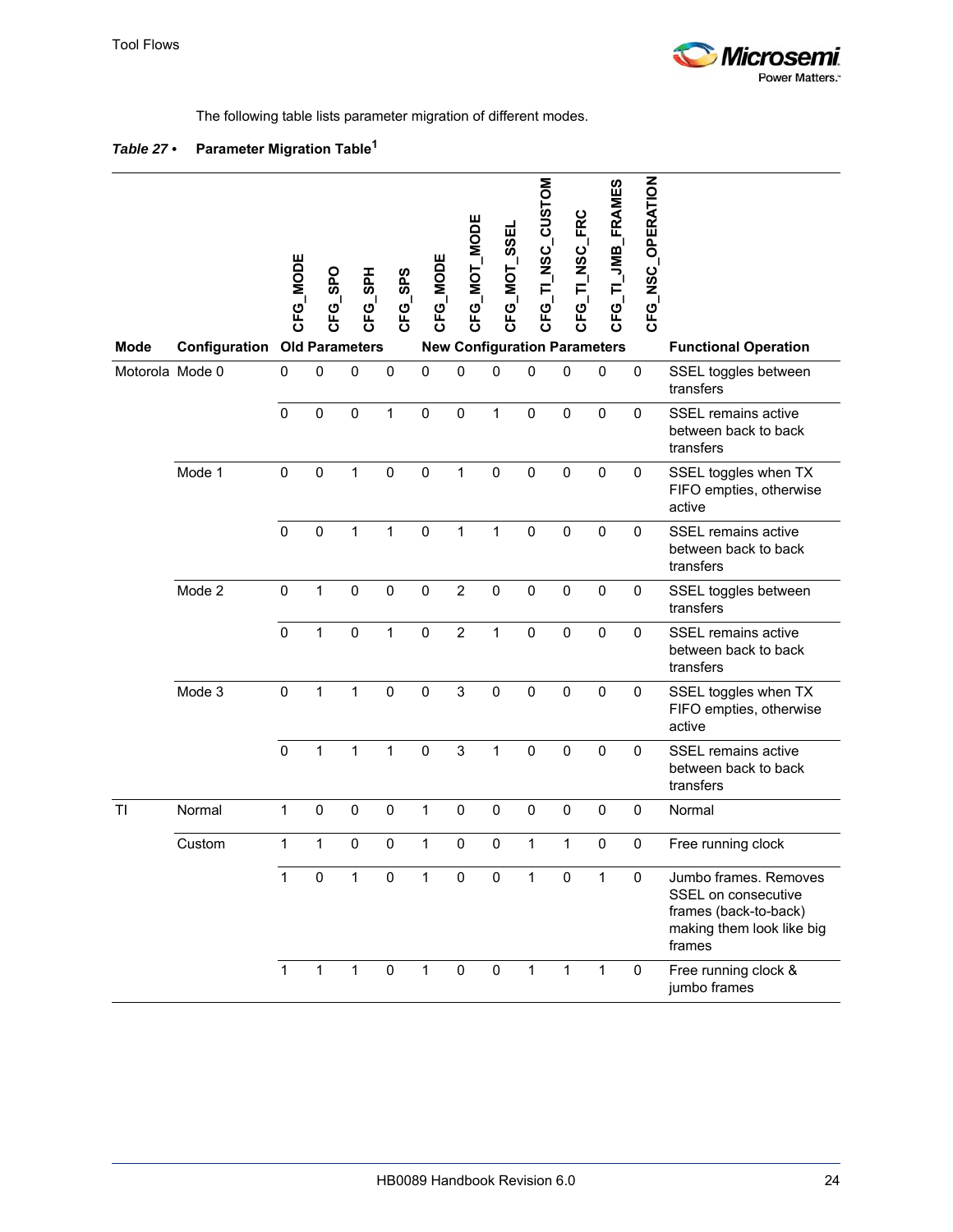

|             |               | <b>CFG_MODE</b> | CFG_SPO               | CFG_SPH     | CFG_SPS      | CFG_MODE       | CFG_MOT_MODE | CFG_MOT_SSEL | CFG_TI_NSC_CUSTOM | FRC<br>CFG_TI_NSC | <b>JMB_FRAMES</b><br>CFG_TL         | CFG_NSC_OPERATION |                                                                                                                                                                                      |
|-------------|---------------|-----------------|-----------------------|-------------|--------------|----------------|--------------|--------------|-------------------|-------------------|-------------------------------------|-------------------|--------------------------------------------------------------------------------------------------------------------------------------------------------------------------------------|
| <b>Mode</b> | Configuration |                 | <b>Old Parameters</b> |             |              |                |              |              |                   |                   | <b>New Configuration Parameters</b> |                   | <b>Functional Operation</b>                                                                                                                                                          |
| <b>NSC</b>  | Normal        | $\overline{2}$  | 0                     | $\Omega$    | $\mathbf 0$  | $\overline{2}$ | $\mathbf{0}$ | $\Omega$     | 0                 | $\mathbf{0}$      | $\mathbf 0$                         | $\mathbf 0$       | Normal                                                                                                                                                                               |
|             | Custom        | $\overline{c}$  | 1                     | $\pmb{0}$   | $\pmb{0}$    | $\overline{2}$ | $\mathbf 0$  | $\mathbf 0$  | $\mathbf{1}$      | 1                 | $\pmb{0}$                           | $\pmb{0}$         | Free running clock                                                                                                                                                                   |
|             |               | $\overline{2}$  | $\mathbf 0$           | 1           | $\mathbf 0$  | $\overline{2}$ | $\mathbf 0$  | $\mathbf 0$  | 1                 | $\mathbf 0$       | $\mathbf 0$                         | 1                 | Idle cycles. Forces idle<br>cycles (SSEL deactivated)<br>between back-to-back<br>frames                                                                                              |
|             |               | $\overline{2}$  | $\mathbf{1}$          | 1           | $\mathbf 0$  | $\overline{2}$ | $\mathbf 0$  | $\mathbf 0$  | $\mathbf{1}$      | 1                 | $\mathbf 0$                         | 1                 | Free running clock & idle<br>cycles                                                                                                                                                  |
|             |               | $\overline{2}$  | $\mathbf 0$           | $\mathbf 0$ | $\mathbf 1$  | $\overline{2}$ | $\mathbf 0$  | $\mathbf 0$  | 1                 | $\mathbf 0$       | $\mathbf 0$                         | $\overline{2}$    | Large response frames.<br>After sending the<br>command part of the<br>frame, subsequent frames<br>are concatenated to create<br>a single large data frame<br>(master operation only) |
|             |               | $\overline{2}$  | $\mathbf{1}$          | $\mathbf 0$ | $\mathbf{1}$ | $\overline{2}$ | $\mathbf 0$  | $\mathbf 0$  | $\mathbf{1}$      | 1                 | $\mathbf 0$                         | $\overline{2}$    | Free running clock & large<br>response frames                                                                                                                                        |

### *Table 27 •* **Parameter Migration Table1** *(continued)*

1. The FIFO\_DEPTH parameter (in core v4.2 or lower versions) is renamed to CFG\_FIFO\_DEPTH (in core v5.0 or later). Manually update this parameter when migrating a design using a version of CoreSPI released prior to CoreSPI v5.0, if the FIFO\_DEPTH parameter was set at anything other than the default setting in the previous design.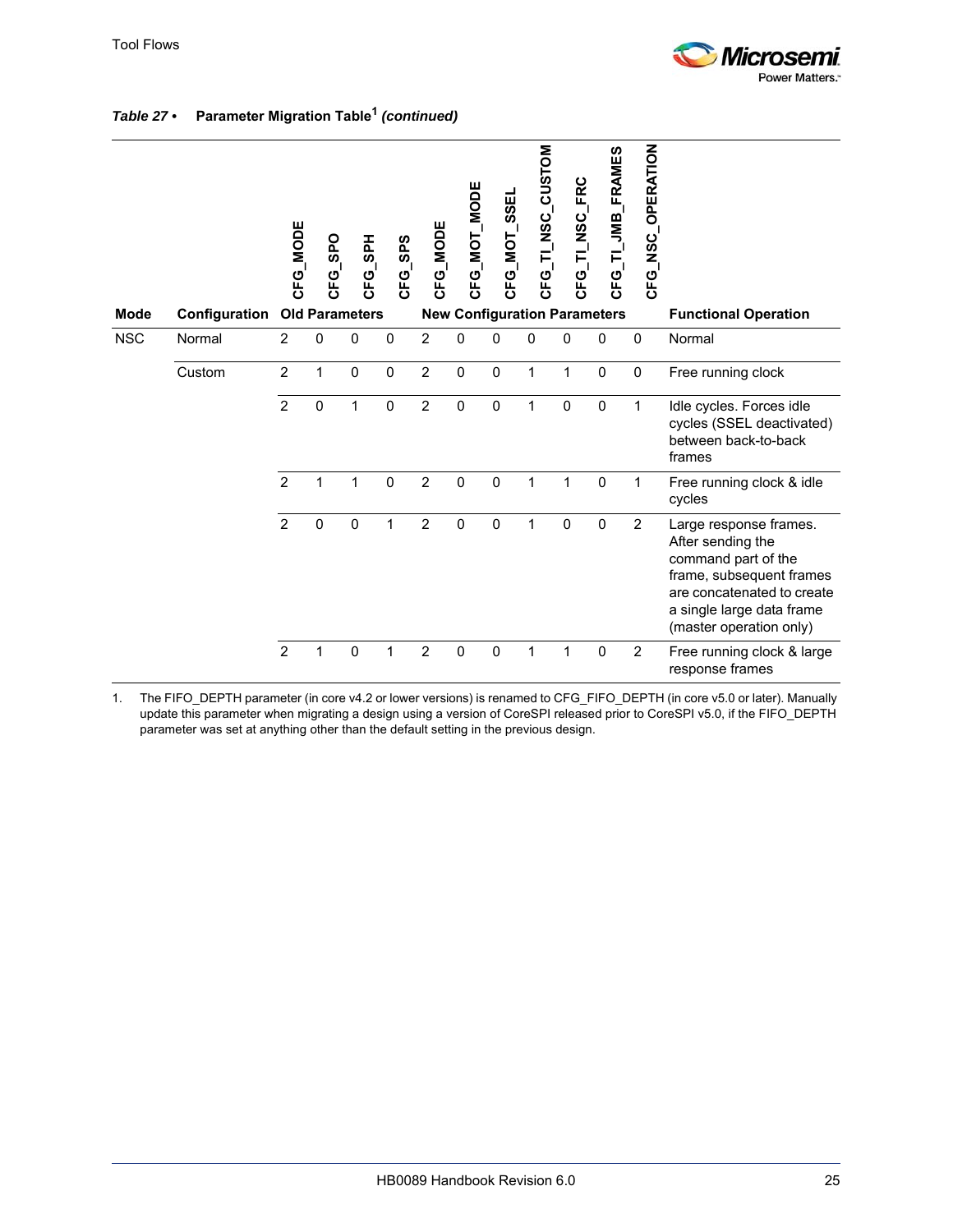

The following table lists how the generics/parameters used to configure CoreSPI v5.0 or later version are configured from the CoreSPI configurator GUI when the core is instantiated in SmartDesign.

<span id="page-31-3"></span><span id="page-31-2"></span>*Table 28 •* **Configuration GUI parameter mapping**

| <b>Parameter</b> | <b>CoreSPI SmartDesign Configuration GUI Field</b>                   |
|------------------|----------------------------------------------------------------------|
| CFG MODE         | SPI Configuration -> Mode                                            |
| CFG MOT MODE     | Motorola Configuration -> Mode                                       |
| CFG MOT SSEL     | Motorola Configuration -> Keep SSEL active                           |
|                  | CFG TI NSC CUSTOM TI/NSC Configuration -> Transfer Mode              |
| CFG TI NSC FRC   | TI/NSC Configuration -> Free running clock                           |
|                  | CFG TI JMB FRAMES TI/NSC Configuration -> Jumbo frames               |
|                  | CFG NSC OPERATION TI/NSC Configuration -> NSC specific Configuration |

### <span id="page-31-0"></span>**5.4 Simulation Flows**

The user testbench for CoreSPI is included in all releases.

To run simulations:

- 1. Select the user testbench flow within SmartDesign
- 2. Click **Save and Generate** in the Generate pane. The user testbench is selected through the Core Testbench Configuration GUI.

When SmartDesign generates the Libero project, it installs the user testbench files.

To run the user testbench:

- 1. Set the design root to the CoreSPI instantiation in the Libero design hierarchy pane.
- 2. Click **Simulation** in the Libero Design Flow window. This invokes ModelSim and automatically run the simulation.

### <span id="page-31-1"></span>**5.4.1 User Testbench**

The following figure shows the simulation testbench. It includes and instantiates the CoreSPI macro and a BFM-based APB-driven block. All BFM compilers are included for both the Linux and Windows operating system as well as the BFM vector source files. These are editable.

**Note:** The user testbench supports fixed configurations only.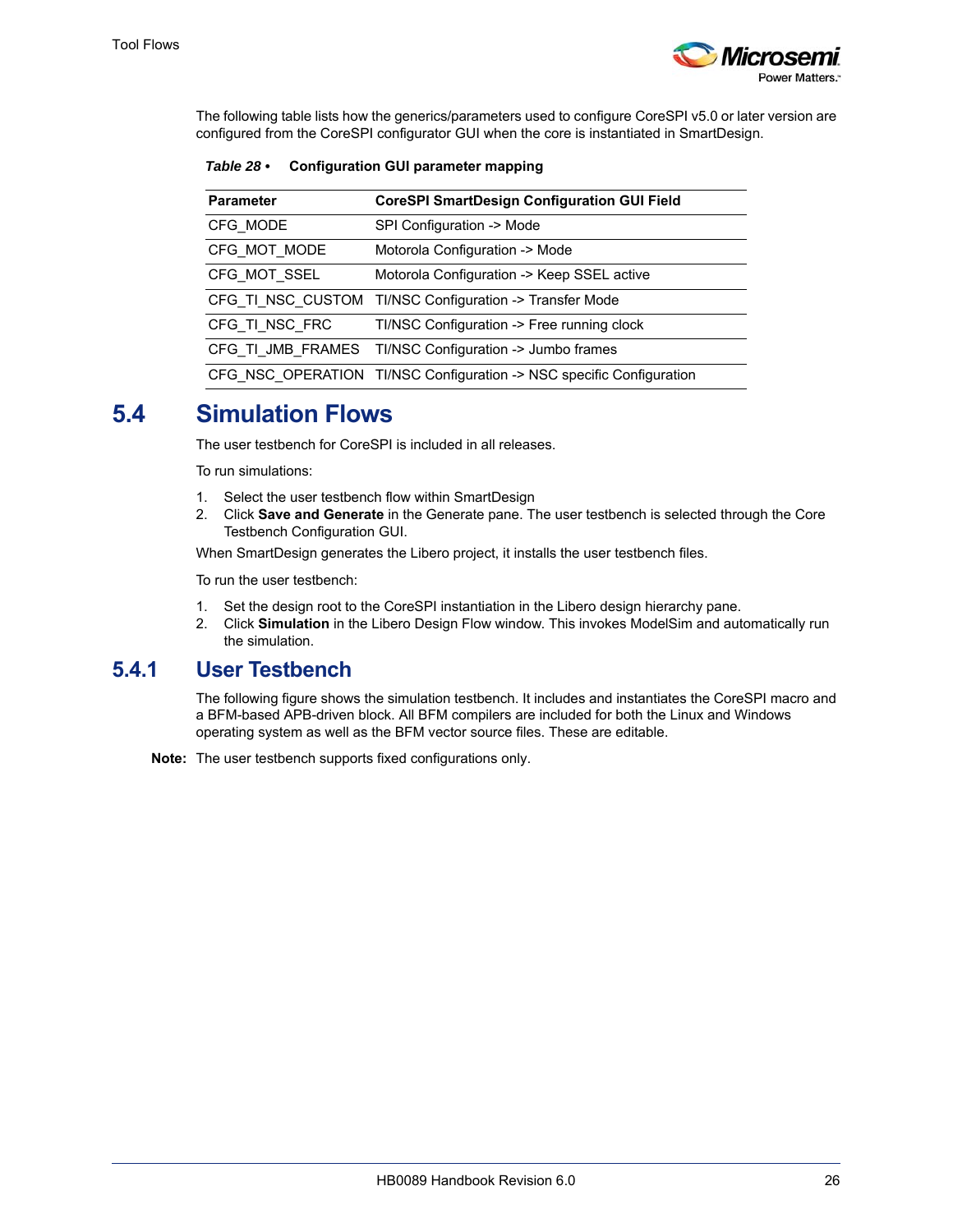

<span id="page-32-2"></span>*Figure 18 •* **CoreSPI User Testbench**



# <span id="page-32-0"></span>**5.5 Synthesis**

To run synthesis on the CoreSPI, set the design root to the IP component instance and run the synthesis tool from the Libero Design Flow pane. This will invoke Synplify Pro and automatically runs the synthesis.

### <span id="page-32-1"></span>**5.6 Place-and-Route**

After design is synthesized, click **Place and Route** in the Libero Design Flow pane to run place and route on the CoreSPI. No special place and route settings are required.